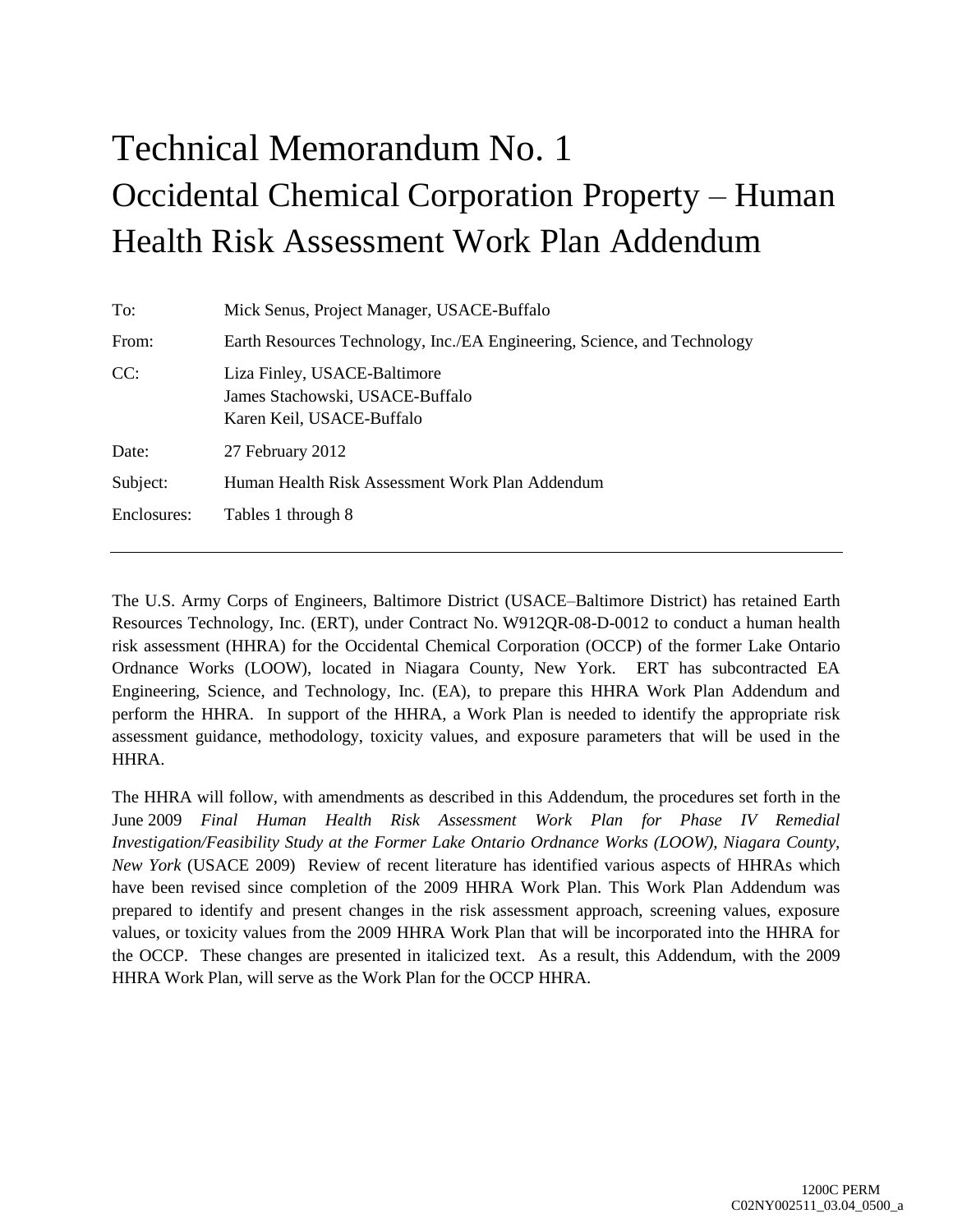

The HHRA general approach, presented in Section 1.2 of the 2009 HHRA Work Plan noted the following USACE and United States Environmental Protection Agency (USEPA) guidance that is used to formulate the HHRA:

- Risk Assessment Guidance for Superfund (RAGS), *Volume 1: Human Health Evaluation Manual (Part A) (Interim Final)*, EPA/540/1-89/002 (USEPA 1989).
- Risk Assessment Handbook, *Volume I: Human Health Evaluation, Engineer Manual*. EM 200-1- 4 (USACE 1999). January 31.
- RAGS, *Volume 1: Human Health Evaluation Manual Supplemental Guidance – "Standard Default Exposure Factors" (Interim Final)*, Publication 9285.6-03 (USEPA 1991).
- *Guidelines for Data Useability in Risk Assessment (Part A)*. Office of Solid Waste and Emergency Response, Publication OSWER9285.7-09A (USEPA 1992).
- *Exposure Factors Handbook*, Volumes I, II, and III (USEPA 1997).
- RAGS, *Volume I: Human Health Evaluation Manual (Part D, Standardized Planning, Reporting and Review of Superfund Risk Assessments)*. Office of Emergency and Remedial Response (USEPA 2002).
- *Human Health Toxicity Values in Superfund Risk Assessments*. OSWER 9285.7-53. Office of Emergency and Remedial Response (USEPA 2003).
- RAGS, *Volume I: Human Health Evaluation Manual (Part E: Supplemental Guidance for Dermal Risk Assessment)* Final, EPA/540/R/99/005, OSWER 9285.7-02EP, Office of Superfund Remediation and Technology Innovation (USEPA 2004).

In addition to the guidance documents identified above, the following guidance documents have been set forth by the USEPA:

- *Guidelines for Carcinogen Risk Assessment*. Risk Assessment Forum. EPA/630/P-03/001F (USEPA 2005a).
- *Supplemental Guidance for Assessing Susceptibility From Early-Life Exposure to Carcinogens*. Risk Assessment Forum, EPA/630/R-03/003F (USEPA 2005b).
- *Risk Assessment Guidance for Superfund. Volume I: Human Health Evaluation Manual (Part F: Supplemental Guidance for Inhalation Risk Assessment) Final*. Office of Superfund Remediation and Technology Innovation, EPA-540-R-070-002 (USEPA 2009).
- *Exposure Factors Handbook*, *2011 Edition*. EPA/600/R-090/052F (USEPA 2011a).

In addition, the 2009 HHRA Work Plan identified the HHRA methodology, which involves a four-step process: data evaluation and hazard assessment, exposure assessment, toxicity assessment, and risk characterization. Each step was evaluated during preparation of this Addendum to determine changes in HHRA guidance and methodology. Specific sections of the 2009 HHRA Work Plan are referenced in the sections below to note changes or additions to guidance and methodology used in each step.

# **Data Evaluation and Hazard Assessment**

In this step, site-specific monitoring data are evaluated, chemicals of potential (COPCs) are selected for inclusion throughout the remainder of the risk assessment, and the rationale for their selection is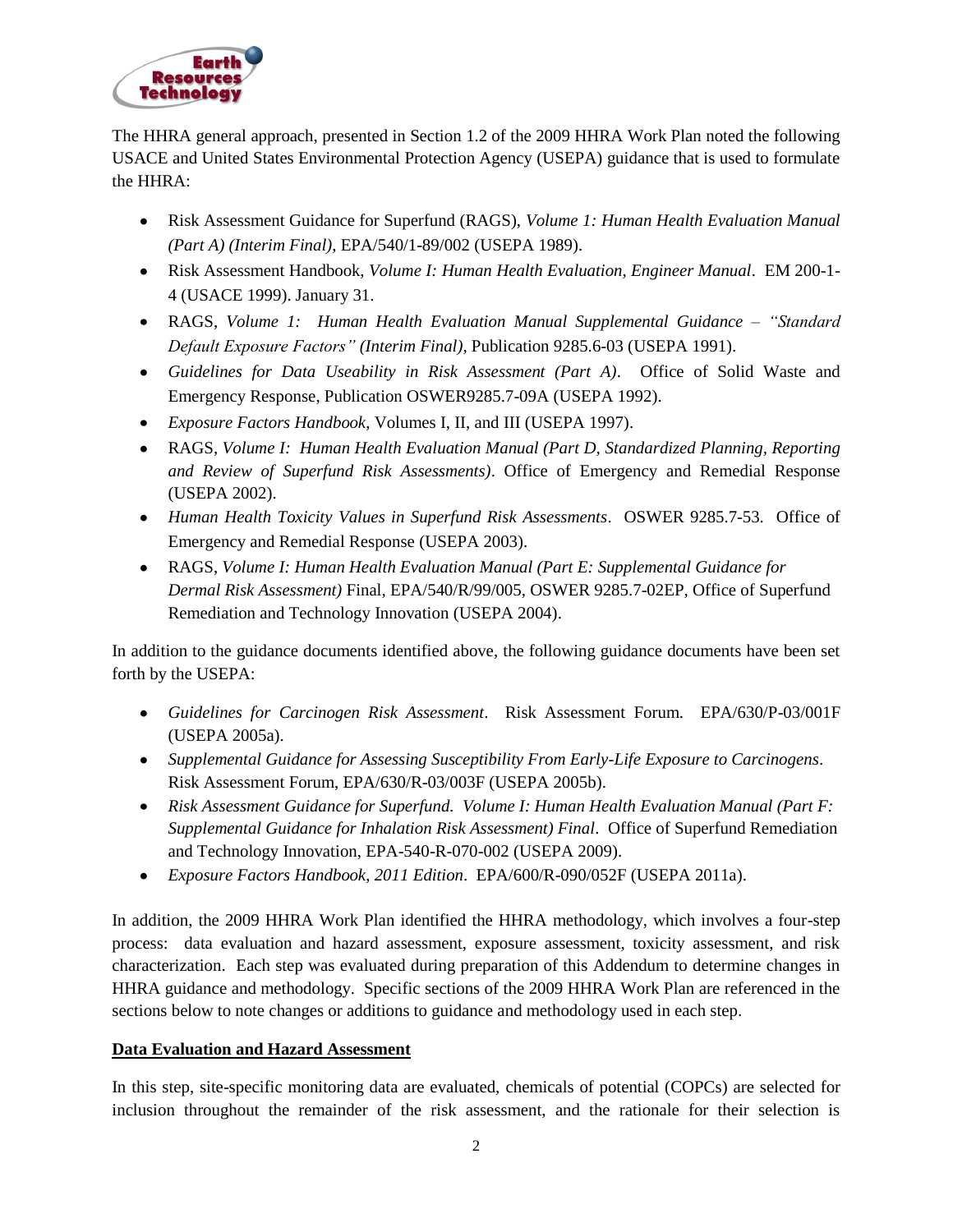

documented. Section 2.0 of the 2009 HHRA Work Plan presents the data evaluation and hazard assessment approach. For the OCCP HHRA, data from the following reports and investigations will be used:

- Data collected from Exposure Unit (EU) 8 on OCCP in 2001 and described with sample  $\bullet$ identification prefix of C10-GS2 as presented in EA Engineering, Science, and Technology, Inc. 2002. *Final Report of Results for the Phase II Remedial Investigation at the Former Lake Ontario Ordnance Works (LOOW), Niagara County, NY.* Prepared for the U.S. Army Corps of Engineers, Baltimore District. February.
- Data gathered during an August 2010 data gap investigation of EU 8 on OCCP.
- Data gathered during an October 2011 data gap investigation of the OCCP.  $\bullet$

Media that will be evaluated in the OCCP HHRA include: surface soil (0 to 2 ft below ground surface [bgs]), total soil (0 to 25 ft bgs), surface water, and sediment. Soil samples were collected within EU 8, Presumed Storage Area/Ground Scar, and other areas identified as aerial anomalies. A surface water and sediment sample were collected from each of two ponds. One pond was sampled in and is located approximately 2,000 feet northeast of EU-8 and 1,800 feet due east of the north-south trending access road. A second pond, sampled in 2011, is located approximately 1,800 ft north-northeast of EU-8 and approximately 950 feet due east of the access road.

To determine COPCs, a risk-based screening of data from the above mentioned reports will be performed. The *USEPA Regional Screening Levels (RSLs) (USEPA 2011b*), or the most current version at the time the HHRA is completed, will be used for risk-based screening purposes in the OCCP HHRA, in place of the RSLs identified in Section 2.3.1 of the 2009 HHRA Work Plan. The USEPA RSLs combine human health toxicity values with "standard" exposure scenarios for long-term/chronic exposures to estimate analyte concentrations in environmental media that are considered by the USEPA to be protective of human health (including sensitive populations), over a lifetime. The screening values are based on specific, conservative, fixed levels of risk. For carcinogens, this is  $10^{-6}$ , which is the lower bound for potential acceptable carcinogenic risk as defined by the NCP (USEPA 1990). For non-carcinogens, the screening values are based on a hazard quotient of 1.0. To account for potential additivity or cumulative effects of multiple contaminants, one-tenth of the acceptable non-carcinogenic threshold is used for screening. The USEPA RSL table identifies some carcinogenic contaminants where the carcinogenic RSL is greater than  $1/10<sup>th</sup>$  the non-carcinogenic SL (identified in the USEPA RSL tables as "ca<sup>\*\*\*</sup>"). In these instances, the more conservative  $1/10<sup>th</sup>$  the non-carcinogenic RSL will be used.

Risk-based screening concentrations used in the selection of COPCs are medium- and receptor-specific. For areas where a residential or trespasser scenario will be evaluated, soil concentrations will be compared to USEPA residential soil RSLs. For areas where an industrial scenario will be evaluated (e.g, commercial worker, construction worker, and operations/maintenance workers), soil concentrations will be compared to USEPA industrial soil RSLs. *For surface water and sediment, the USEPA tap water and residential soil RSLs will be used but will be modified by increasing by a factor of ten. The increase in the RSLs account for the reduced exposure expected for surface water and sediment contact in comparison to tap water and soil.*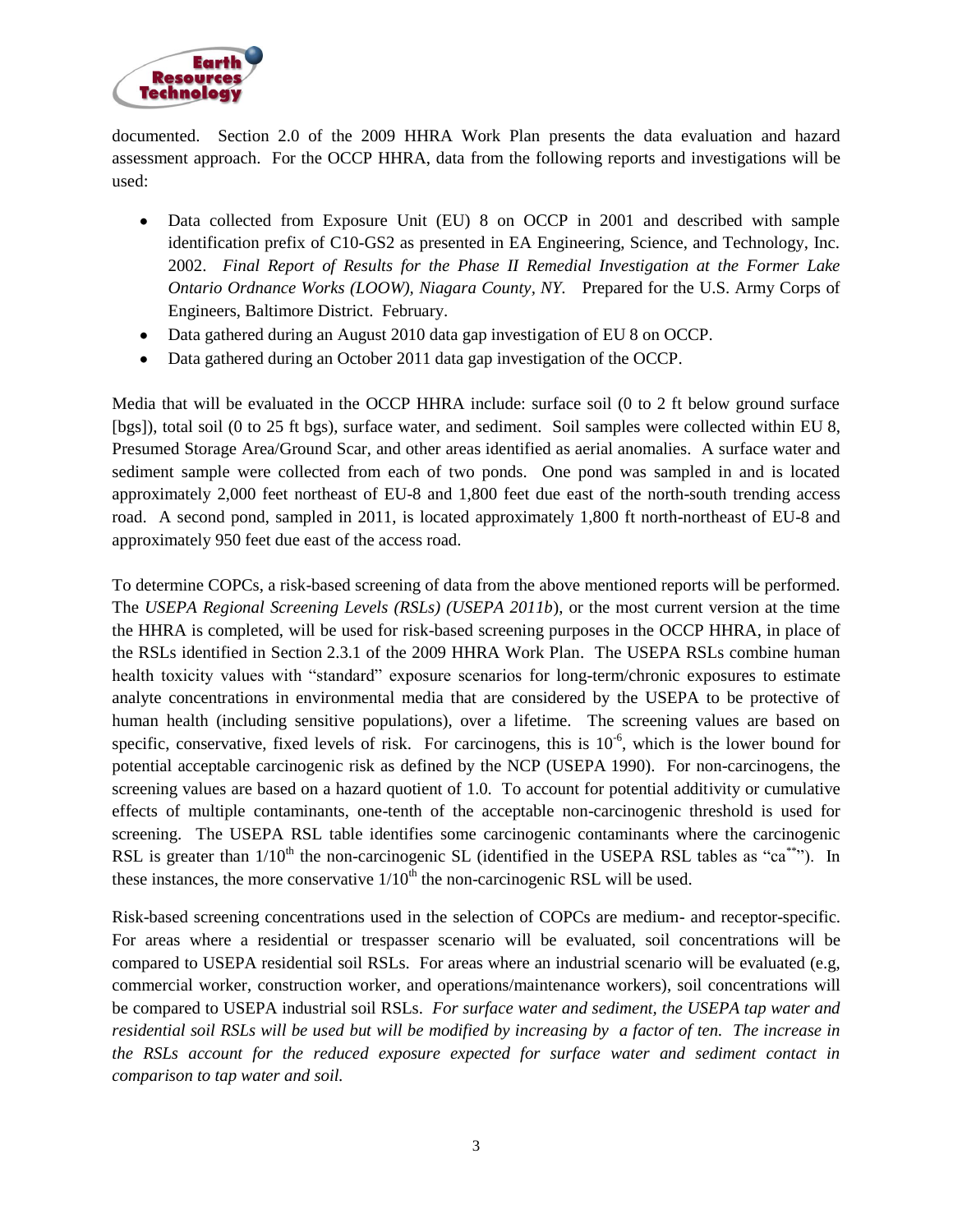

Background comparison and other screening criteria, such as identified in Sections 2.3.2 and 2.3.3, will also occur as noted in the 2009 HHRA Work Plan.

# **Exposure Assessment**

In the exposure assessment, the human population, or groups of individuals potentially exposed to site media (i.e., potential human receptors) are characterized. Pathways applicable to potential receptors at the site are identified from the many potential pathways of exposure. The COPCs in relevant media (e.g., soil) are converted into systemic doses, taking into account rates of contact (e.g., ingestion rates, inhalation rates) and absorption rates of different COPCs. The magnitude, frequency, and duration of these exposures are then integrated to obtain estimates of daily doses over a specified period of time (e.g., lifetime, activity-specific duration).

The OCCP HHRA will assess two separate exposure areas within the Occidental Property. The first exposure area is identified as Exposure Unit (EU) 8. EU 8 was identified as a ground scar in a 1944 aerial photograph obtained from the National Archives. The area was presumed to be a former DOD storage area. Additional areas of concern have been identified within the Occidental Property that are not associated with EU 8. These areas will go through an initial screening, separate from EU 8. Based upon the COPCs identified, these areas may be evaluated separately as one group or combined with EU 8 per USACE concurrence.

For the OCCP HHRA, media of concern include soil (surface and subsurface), surface water, and sediment. Receptors of concern, identified in Section 3.1.2 of the 2009 HHRA Work Plan, include adult and adolescent trespasser, operations/maintenance worker, commercial worker, construction worker, and resident adult and child.

Section 3.1.3 of the 2009 HHRA Work Plan identifies the applicable exposure parameters for each receptor of concern. The USEPA recently updated recommendations for exposure parameters for some of the receptors of concern in the 2011 Exposure Factors Handbook (USEPA 2011a). Tables 1 through 8 present the revised exposure parameters for each receptor of concern. Specific exposure parameters are discussed below.

# *Soil Ingestion Rates*

For the adult receptors (resident adult, adult trespasser, commercial worker), the soil ingestion rate has been reduced from 100 mg/day to *50 mg/day*. The soil ingestion rate takes into account actual soil ingestion and dust ingestion. The *50 mg/day* ingestion rate is consistent with revised USEPA guidance (USEPA 2011a). In addition, this ingestion rate is more consistent with the New York State Department of Environmental Conservation (NYSDEC) adult resident soil ingestion rate used in the calculation of the Soil Cleanup Objectives (SCOs). While the SCOs assume a soil ingestion rate of 100 mg/day, to be consistent with former USEPA guidance (USEPA 1991a,b). However, the NYSDEC takes into account that typical outdoor soil ingestion will only occur during a 31-week period (217 days) (NYSDEC 2006). NYSDEC further takes into account activity patterns for residents that limit the number of days on which soil ingestion occurs. For adults, it is assumed that they are not outdoors every day and soil ingestion occurs two days per week, through activities such as gardening and lawn care (NYSDEC 2006). Therefore, the NYSDEC time-weighted resident adult ingestion rate is 17 mg/day taking into account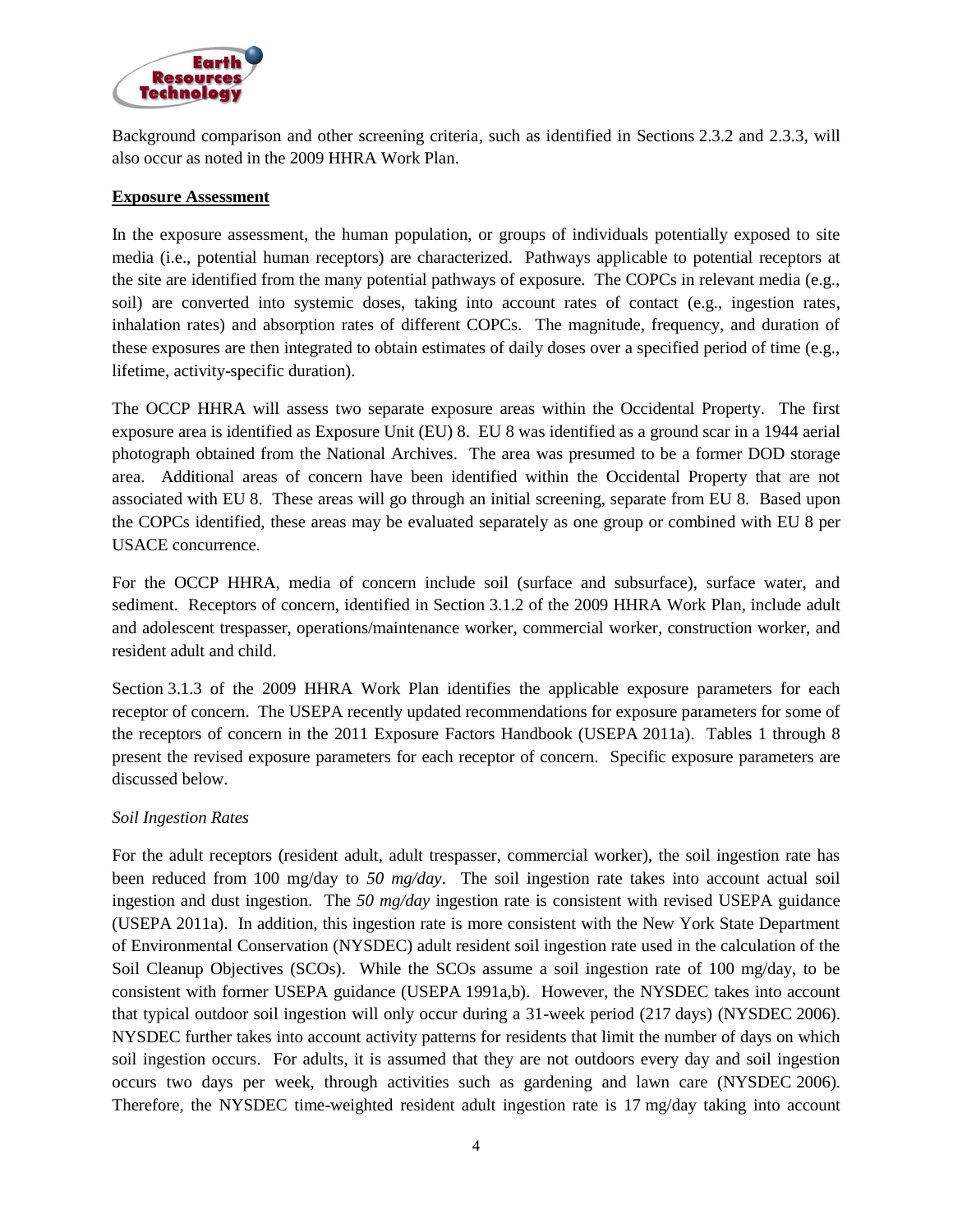

activity patterns (NYSDEC 2006). For commercial workers, the NYSDEC assumes a soil ingestion rate of 50 mg/day (NYSDEC 2006). The use of *50 mg/day* for adult soil ingestion rate is consistent with revised USEPA guidance (USEPA 2011a) and NYSDEC guidance (NYSDEC 2006).

For the trespassers, the soil ingestion rates for both the adult and adolescent have been revised to be consistent with USEPA guidance (USEPA 2011a). The adult trespasser soil ingestion rate (*50 mg/day*) has been set equal to that of the resident adult, consistent with the approach contained in the 2009 HHRA Work Plan. For the adolescent trespasser, the soil ingestion rate is equal to *100 mg/day* as presented in Table 5-1 for the 6 to <21 years of age receptor in USEPA guidance (USEPA 2011a).

# *Dermal Contact Rates*

For all receptors, dermal exposure parameters were updated to reflect USEPA guidance (USEPA 2004 and 2011a). The primary updates were to the skin surface area available for contact (SA) and the soil adherence factors (AF). For a majority of the receptors evaluated, the SA and AF are equal to the values set forth in Exhibit 3-5 of the USEPA RAGS Part E Dermal Guidance (USEPA 2004). Only those receptors not specifically identified in RAGS Part E are discussed further.

The adolescent trespasser or its age range (6 to 16 years) is not specifically identified in RAGS Part E. Therefore, a SA was determined for the adolescent trespasser. The SA for the adolescent trespasser assumes the exposed skin is limited to the head, hands, forearms, and lower legs. The mean SA for each body part was taken from Table 7-2 of USEPA 2011 EFH guidance (USEPA 2011a). The mean SA is consistent with USEPA RAGS E Dermal guidance which notes, "All SA estimates used  $50<sup>th</sup>$  percentile values to correlate with average body weights used for all scenarios and pathways (USEPA 2004)." Table 7-2 presents two age ranges 6 to  $\langle 11 \rangle$  years and 11 to  $\langle 16 \rangle$  years. These two age ranges were averaged together to determine the SA  $(3,700 \text{ cm}^2)$  available for skin contact, as shown on Table 4.

For the operations/maintenance worker and commercial worker, the AFs shown in Tables 5 and 6 were based upon Exhibit 3-3 of USEPA RAGS E dermal guidance (USEPA 2004). Activities performed by the operations/maintenance worker are considered to be similar to the groundskeeper and possibly the staged activity: pipe layer (dry soil) as shown on Exhibit 3-3. AFs for the groundskeeper range from 0.02 mg/cm<sup>2</sup> (mean) to 0.1 mg/cm<sup>2</sup> (95<sup>th</sup>%), and AFs for the staged activity range from 0.07 mg/cm<sup>2</sup> (mean) to 0.2 mg/cm<sup>2</sup> (95<sup>th</sup>%). The selected *AF of 0.07 mg/cm*<sup>2</sup> represents a value within those shown for the groundskeeper and the staged activity but not an overly conservative value. For the commercial worker, any expected contact with soil is expected to be minimal and only happen during short time periods. Therefore, these activities are not represented under the commercial/industrial adults shown in Exhibit 3-3 of USEPA RAGS E dermal guidance (USEPA 2004). However, the body parts exposed for these activities were considered the same as the commercial worker (e.g., face, forearms, and hands). Therefore, a mean *AF of 0.02 mg/cm<sup>2</sup>* was selected to correspond to a low-end activity for a groundskeeper and is appropriate for the commercial worker (USEPA 2004).

# *Inhalation Exposures*

*For inhalation exposures, the USEPA has revised the procedures used to calculate risks (USEPA 2009).* Inhalation risk calculations do not take into account a receptor's body weight or inhalation rate, which is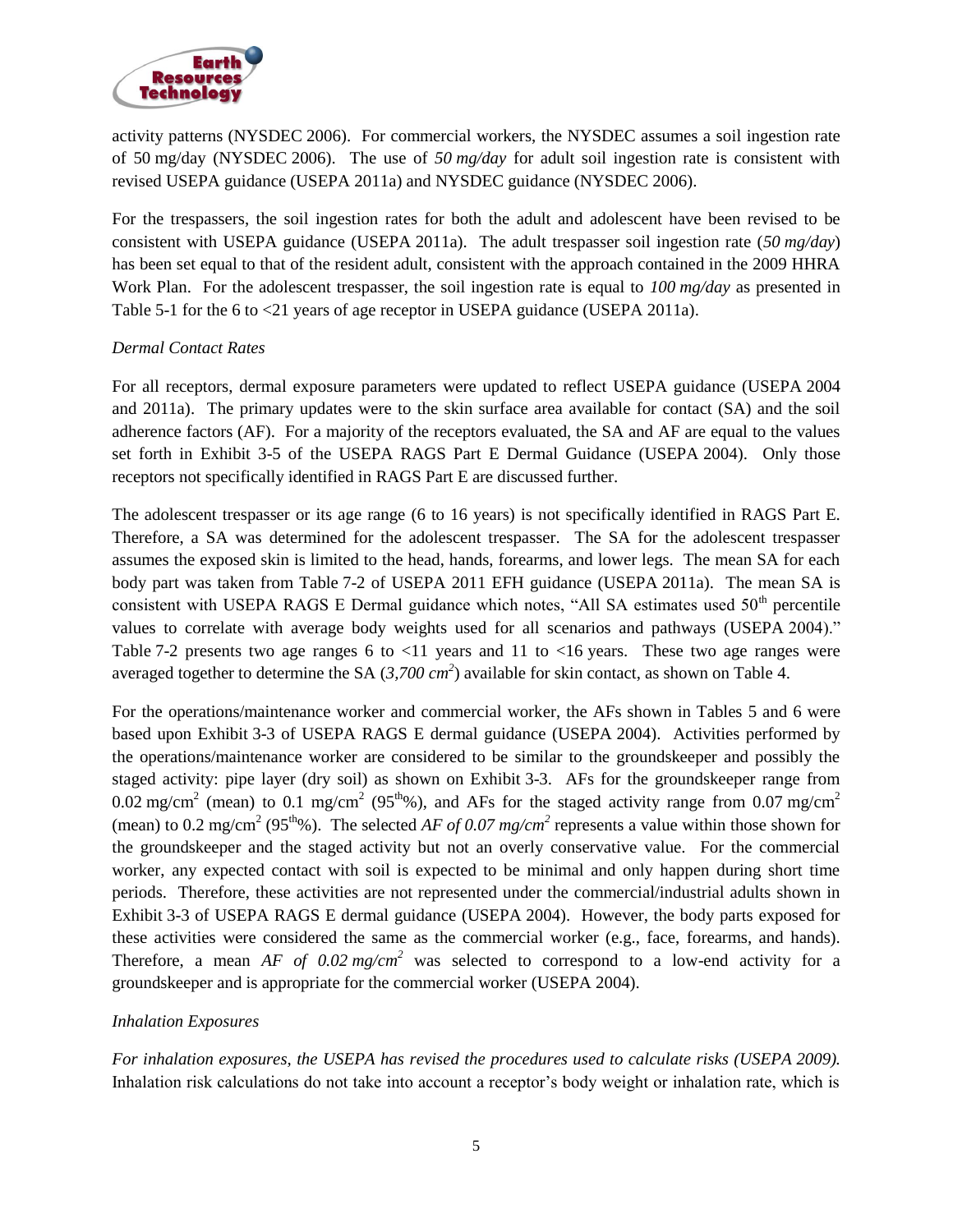

reflected in Tables 1 through 7. Changes to the inhalation risk calculations are discussed further under the Exposure Intakes.

# *Body Weights*

The body weights for all receptors, except the adolescent trespasser, have not been changed from the 2009 HHRA Work Plan. It is noted that USEPA guidance does identify a higher body weight (80 kg) for an adult receptor (USEPA 2011a). However, the USEPA notes, "When using values other than 70 kg, however, the assessors should consider if the dose estimate will be used to estimate risk by combining it with a dose-response relationship that was derived assuming a body weight of 70 kg. If such an inconsistency exists, the assessor may need to adjust the dose-response relationship (page 8-1 of USEPA 2011a)." Therefore, the adult body weight will remain at 70 kg to be consistent with the dose relationships set forth for toxicity values used in the HHRA. For the adolescent trespasser, the body weight has been adjusted according to Table 8-1 of USEPA guidance (USEPA 2011a). The body weight of 45  $kg$  is the average of two age ranges: 6 to <11 years and 11 to <16 years.

# *Food Ingestion Pathway*

The ingestion rates for fruit and vegetable consumption (Table 8) are the same as those presented in the 2009 HHRA Work Plan. The USEPA has not set forth revised studies for their recommendations for fruit and vegetable consumption in the 2011 EFH (USEPA 2011a). The ingestion rate for game (deer) meat consumption (Table 8) have been increased to represent a cooked weight meal for an adult, adolescent, and child. The consumption rates translate to approximately *6 ounces* for an adult and adolescent, and *2 ounces* for a child.

For the food ingestion pathway, not all COPCs will be evaluated. Based upon a review of plant uptake studies, it is determined that plants do not readily uptake explosives. Most explosives detected on plant material were found within the root systems. The studies could not determine whether the explosives were taken up in the roots or attached to soil particles. *Therefore, the evaluation of explosives in the soil ingestion pathway will adequately account for any potential ingestion of explosives in soil.* 

# *Exposure Point Concentrations*

The calculation of exposure point concentrations (EPCs) is another aspect of the exposure assessment. Section 3.1.4 identified that the EPC will be calculated using ProUCL 4.0. The USEPA has updated the ProUCL program to 4.1 (USEPA 2011c). *ProUCL 4.1(or the most current version at the time of the risk assessment) will be used to calculate EPCs for the OCC HHRA*.

# *Intake Equations*

The final aspect of the exposure assessment is the listing of exposure intake equations. For exposure intakes, the receptor exposure parameters were combined with the EPC to determine a daily intake. Section 3.1.5 identified a generic equation for the calculation of intake. However, the following equations are set forth that take into account revised USEPA guidance. Tables 1 through 8 also present the appropriate exposure intake equations for each pathway (ingestion, dermal contact, and inhalation) evaluated.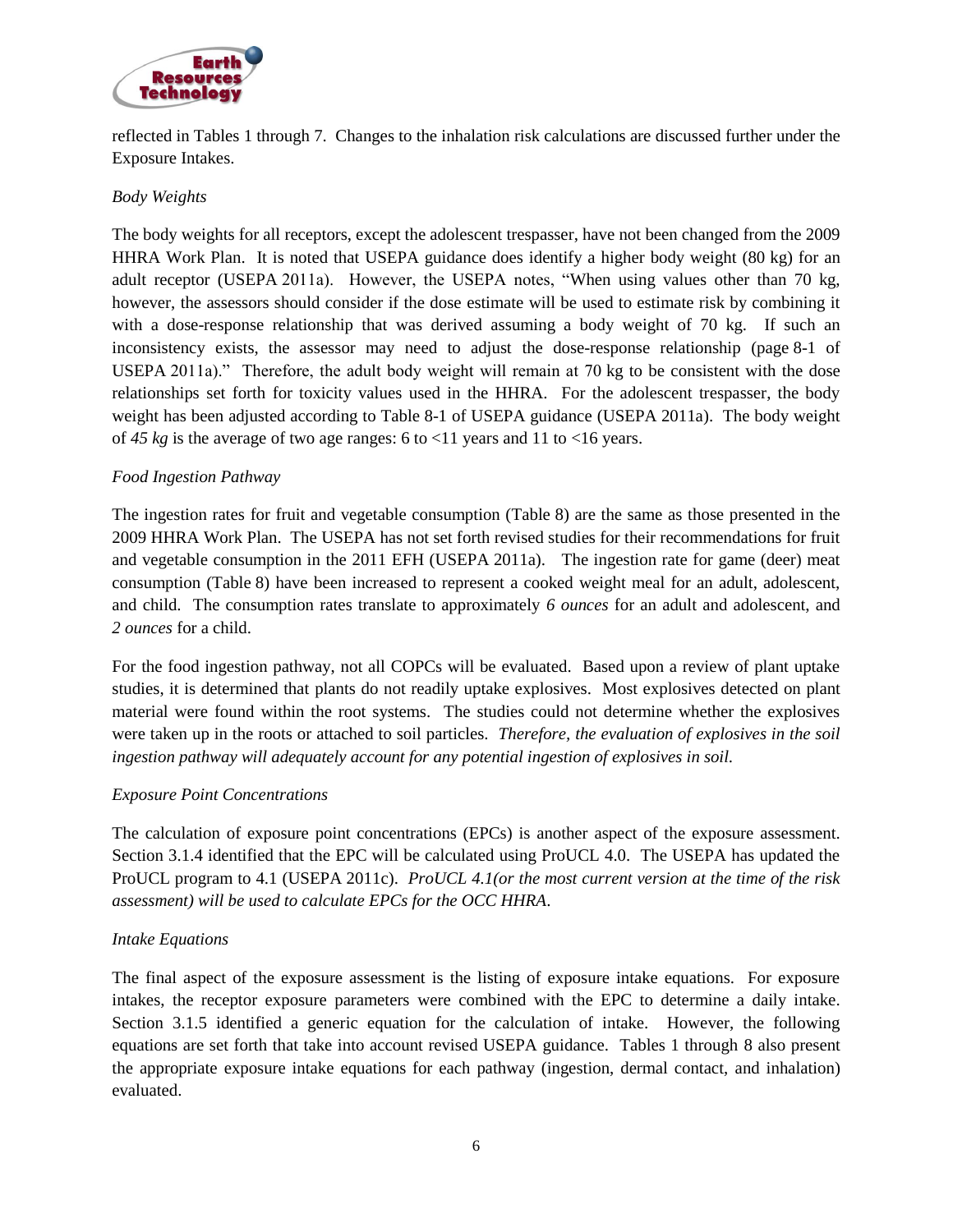

The generic equation to calculate ingestion intake is given below:

$$
(L)ADI = \frac{EPC \times CR \times EF \times ED}{BW \times AT} \times CF
$$
 (Equation 1)

where:

| $(L)$ ADI | $=$ | (Lifetime) Average daily intake (mg/kg-day)                |
|-----------|-----|------------------------------------------------------------|
| EPC       | $=$ | Concentration of a COPC in a specific medium $(mg/kg L)$   |
| CR        | $=$ | Ingestion Rate (mg/day)                                    |
| EF        | $=$ | Exposure frequency (days/year)                             |
| ED        | $=$ | Exposure duration (years)                                  |
| BW        | $=$ | Body weight (kg)                                           |
| AT        | $=$ | Averaging time (days)                                      |
| CF        |     | Conversion Factor $(10^{-6} \text{ kg/mg, for soil only})$ |

For chemicals that are considered mutagenic, the generic equation to calculate ingestion intake was modified as identified below:

$$
(L)ADI = \frac{EPC \times IFSMadj \times EF}{AT} \times CF
$$
 (Equation 2)

where:

| $(L)$ ADI = |     | (Lifetime) Average daily intake (mg/kg-day)                               |
|-------------|-----|---------------------------------------------------------------------------|
| EPC         | $=$ | Concentration of a COPC in a specific medium $(mg/kg \text{ or } mg/L)$   |
| $IFSMadi =$ |     | Mutagenic Ingestion Rate (CR x ED x Mutagenic adjustment factor/BW), (mg- |
|             |     | $yr/kg$ -day)                                                             |
| EF          | $=$ | Exposure frequency (days/year)                                            |
| AT          | $=$ | Averaging time (days)                                                     |
| CF          | $=$ | Conversion Factor $(10^{-6} \text{ kg/mg, for soil only})$                |
|             |     |                                                                           |

The generic equation to calculate dermal intake is given below:

$$
(L)ADI = \frac{EPC \times SAxDA \times EF \times ED}{BW \times AT} \times CF
$$
 (Equation 3)

where:

| $(L)$ ADI | $=$ (Lifetime) Average daily intake (mg/kg-day)                                     |  |  |  |  |  |
|-----------|-------------------------------------------------------------------------------------|--|--|--|--|--|
| EPC       | $=$ Concentration of a COPC in a specific medium (mg/kg)                            |  |  |  |  |  |
| SA        | $=$ Surface Area for Contact (cm <sup>2</sup> )                                     |  |  |  |  |  |
| DA        | $=$ Absorbed Dose                                                                   |  |  |  |  |  |
|           | For soil DA = Absorption Factor (ABS) x Adherence Factor (AF) (mg/cm <sup>2</sup> ) |  |  |  |  |  |
| EF        | $=$ Exposure frequency (days/year)                                                  |  |  |  |  |  |
| ED        | $=$ Exposure duration (years)                                                       |  |  |  |  |  |
|           |                                                                                     |  |  |  |  |  |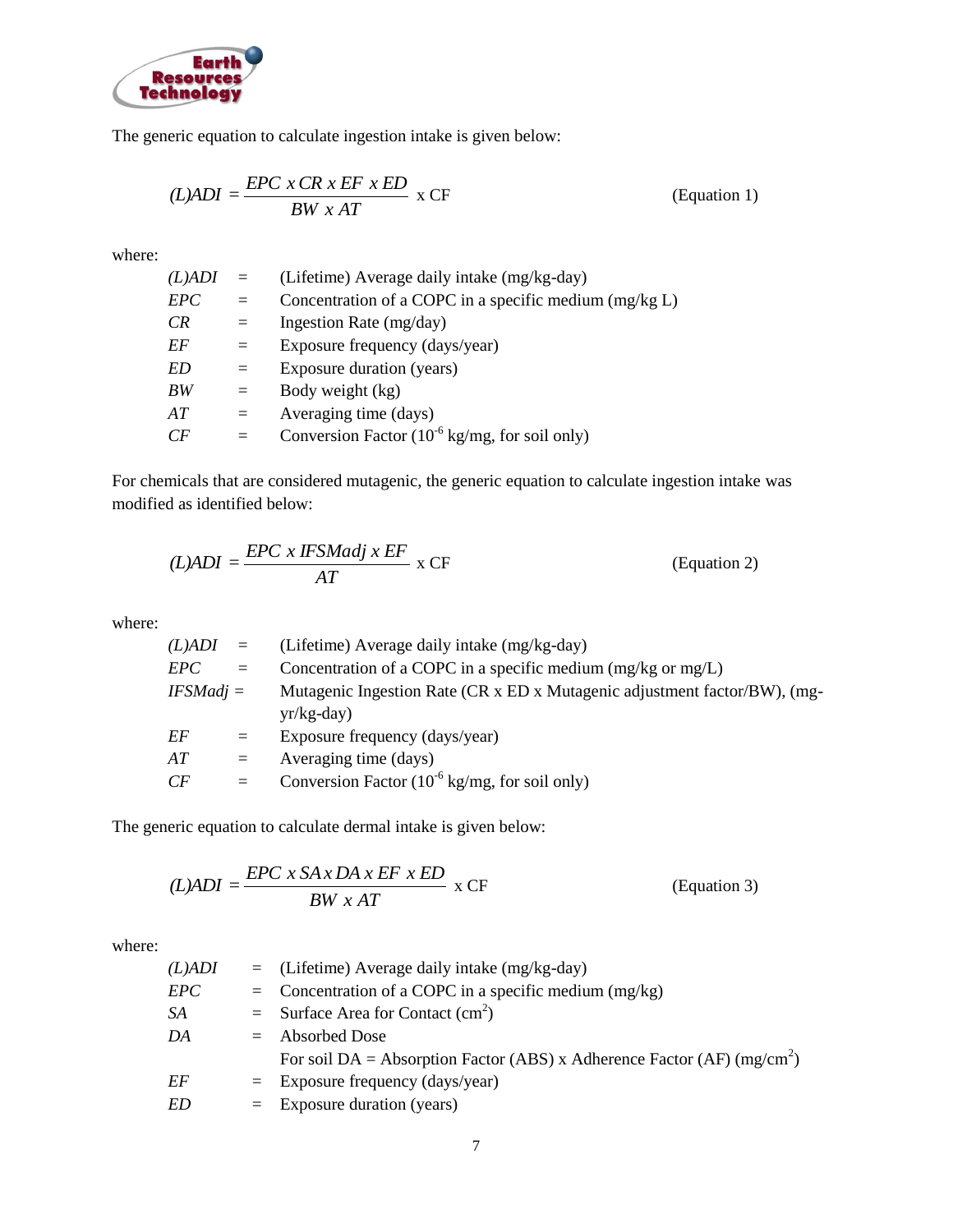

| BW | $=$ Body weight (kg)                                                 |
|----|----------------------------------------------------------------------|
| АT | $=$ Averaging time (days)                                            |
| CF | = Conversion Factor $(10^{-6} \text{ kg/mg}, \text{ for soil only})$ |

For chemicals that are considered mutagenic, the generic equation to calculate dermal intake was modified as identified below:

$$
(L)ADI = \frac{EPC \times DFSMadj \times DA \times EF}{AT} \times CF
$$
 (Equation 4)

where:

| $(L)$ ADI |          | $=$ (Lifetime) Average daily intake (mg/kg-day)                                               |  |  |  |  |  |
|-----------|----------|-----------------------------------------------------------------------------------------------|--|--|--|--|--|
| EPC       | $=$      | Concentration of a COPC in a specific medium $(mg/kg)$                                        |  |  |  |  |  |
| DFSMadi   | $\equiv$ | Mutagenic Dermal Contact Factor                                                               |  |  |  |  |  |
|           |          | For soil and sludge (mg-yr/kg-day) = $(SA \times ED \times AF \times Mutagenic \ Adjustment)$ |  |  |  |  |  |
|           |          | Factor/BW)                                                                                    |  |  |  |  |  |
| DA        | $=$      | <b>Absorbed Dose</b>                                                                          |  |  |  |  |  |
|           |          | For soil $DA = Absorption Factor (ABS)$ (unitless)                                            |  |  |  |  |  |
| EF        | $=$ $-$  | Exposure frequency (days/year)                                                                |  |  |  |  |  |
| ED        | $=$      | Exposure duration (years)                                                                     |  |  |  |  |  |
| AT        | $=$      | Averaging time (days)                                                                         |  |  |  |  |  |
| CF        |          | = Conversion Factor $(10^{-6} \text{ kg/mg, for soil only})$                                  |  |  |  |  |  |
|           |          |                                                                                               |  |  |  |  |  |

For inhalation, exposure concentrations (ECs) are calculated. ECs are time weighted average concentrations from contaminant concentrations in air, adjusted based on the characteristics of the exposure scenario being evaluated. The generic equation to calculate inhalation exposure concentration is given below (USEPA, 2009a):

$$
EC = \frac{EPC \; x \; ET \; x \; EF \; x \; ED}{AT} \; x \; CF \tag{Equation 5}
$$

where:

| Exposure Concentration $(ug/m3)$<br>EС<br>$=$<br>Concentration of a COPC in air $(ug/m3)$<br>EPC<br>$=$ |  |
|---------------------------------------------------------------------------------------------------------|--|
|                                                                                                         |  |
|                                                                                                         |  |
| EΤ<br>Exposure Time (hours/day)<br>$=$                                                                  |  |
| EF<br>Exposure frequency (days/year)<br>$=$                                                             |  |
| Exposure duration (years)<br>ED<br>$=$                                                                  |  |
| Averaging time (lifetime in years x 365 days/year x 24 hours/day)<br>AT<br>$=$                          |  |
| Conversion Factor $(10^{-3}$ mg/ug)<br>CF<br>$=$                                                        |  |

For chemicals that are considered mutagenic, the generic equation to calculate inhalation intake is modified as identified below: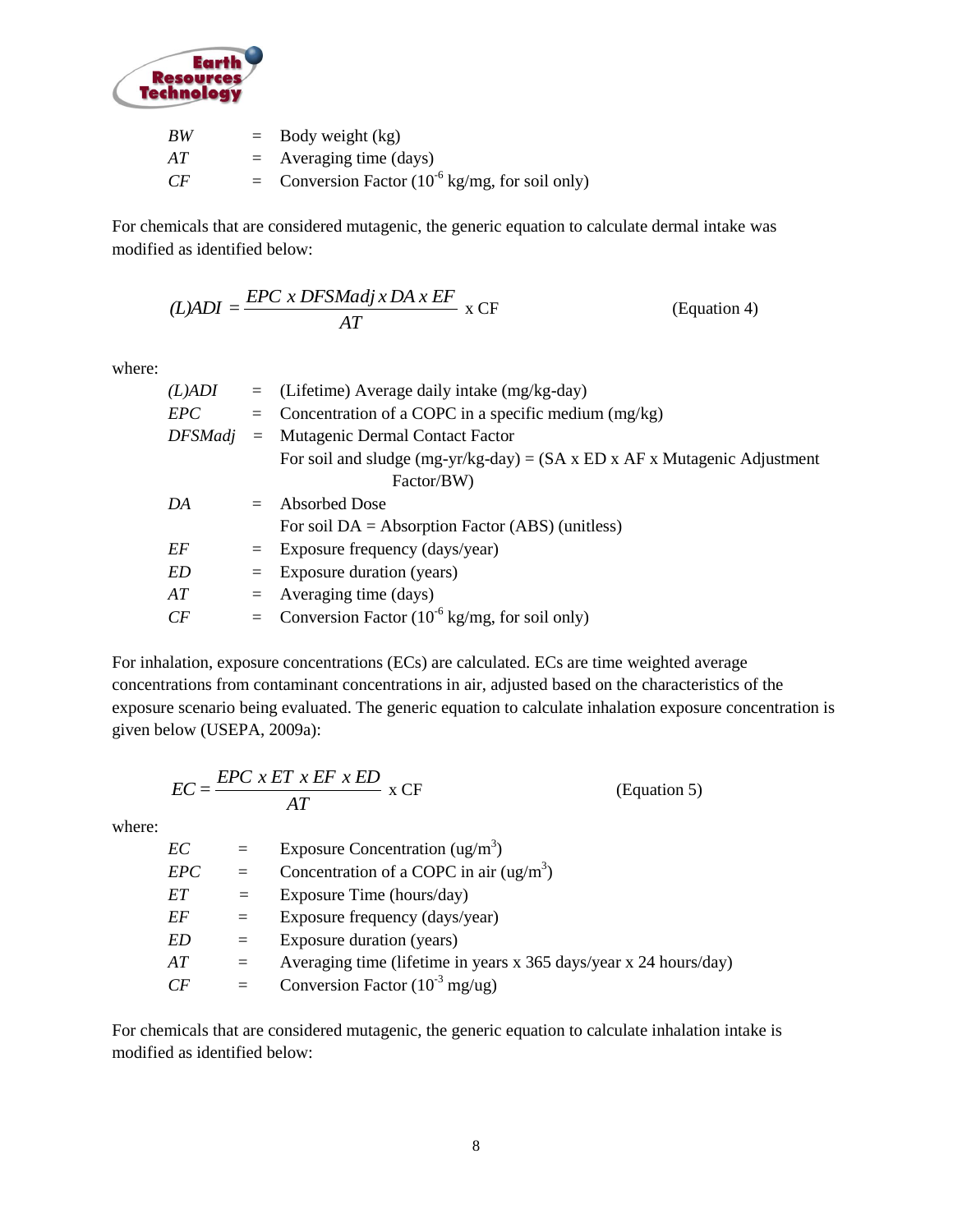

| $EC = \frac{EPC \times ET \times EF \times INHMadj}{ECC} \times CF$ | (Equation 6) |
|---------------------------------------------------------------------|--------------|
|                                                                     |              |

where:

| EС        |     | $=$ Exposure Concentration (ug/m <sup>3</sup> )                                |  |  |  |
|-----------|-----|--------------------------------------------------------------------------------|--|--|--|
| EPC       |     | = Concentration of a COPC in air $(ug/m3)$                                     |  |  |  |
| EТ        |     | $=$ Exposure Time (hours/day)                                                  |  |  |  |
| EF        |     | $=$ Exposure frequency (days/year)                                             |  |  |  |
| INHMadi   |     | $=$ Mutagenic Inhalation Adjustment (ED x Mutagenic Adjustment Factor) (years) |  |  |  |
| AТ        | $=$ | Averaging time (lifetime in years x 365 days/year x 24 hours/day)              |  |  |  |
| CF<br>$=$ |     | Conversion Factor $(10^{-3}$ mg/ug)                                            |  |  |  |
|           |     |                                                                                |  |  |  |

# **Toxicity Assessment**

Section 4.0 of the 2009 HHRA Work Plan identifies the toxicity assessment. The USEPA continually revises both carcinogenic and non-carcinogenic toxicity values for various chemicals. To account for the revisions, the OCCP HHRA will use the USEPA three-tiered hierarchy for toxicity values as identified in the 2009 HHRA Work Plan (USEPA 2003).

*The USEPA has set forth a significant change in the determination of carcinogenic toxicity values for chemicals considered mutagenic to early-life exposures. The OCC HHRA will identify chemicals with a mutagenic mode of action. The USEPA recommends, for mutagenic chemicals, when no chemicalspecific data exist, a default approach using estimates from chronic studies (i.e., cancer slope factors) with appropriate modifications to address the potential for differential risk of early-lifestage exposure (USEPA 2005a,b). A modification for early-lifestage exposure to mutagenic COPCs is required because available studies indicate higher cancer risks resulting from a given exposure occurring early in life when compared with the same amount of exposure during adulthood (USEPA 2005b). For this HHRA, the intakes for COPCs identified with a mutagenic mode of action were modified for the following (USEPA 2005b):*

- *For exposures before 2 years of age (i.e., spanning a 2-year time interval from the first day of birth up until a child's second birthday), a 10-fold adjustment.*
- *For exposures between 2 and <16 years of age (i.e., spanning a 14-year time interval from a child's second birthday up until their sixteenth birthday), a 3-fold adjustment.*
- *For exposures after turning 16 years of age, no adjustment.*  $\bullet$

# **Risk Characterization**

The USEPA has not set forth any revised guidance for the risk characterization step. The OCCP HHRA will follow the risk characterization set forth in Section 5.0 of the 2009 HHRA Work Plan, except for the surface water and sediment exposure media.

*For surface water and sediment, the OCCP HHRA will present a qualitative risk evaluation. Chemicals detected in surface water and sediment will be compared to the modified USEPA RSLs, as noted earlier.*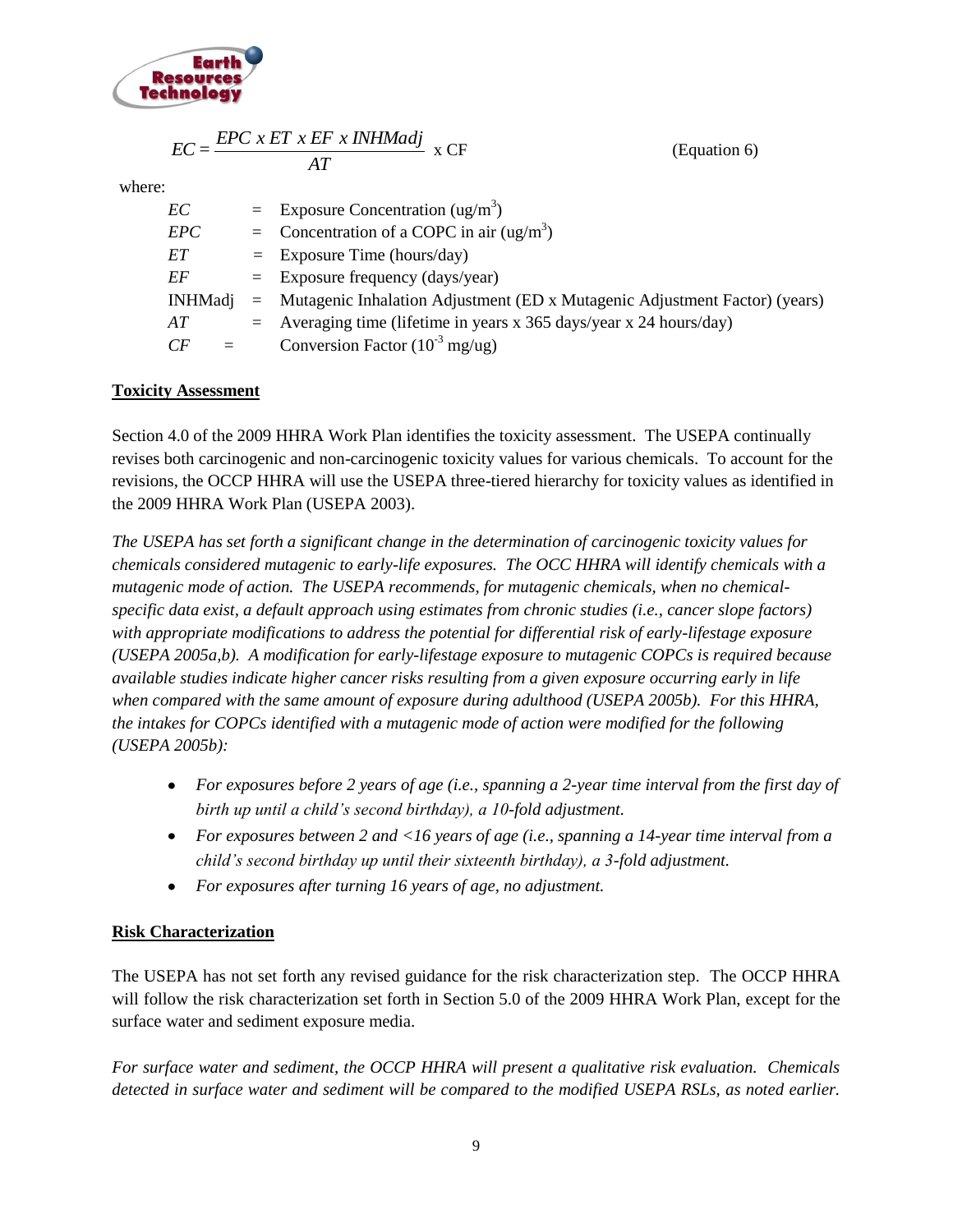

*COPCs that exceed the modified RSLs will be evaluated to determine if there is a concern for human contact with surface water and sediment.*

#### **References**

- NYSDEC, 2006. *New York State Brownfield Cleanup Program, Development of Soil Cleanup Objectives, Technical Support Document*. September.
- USACE. 2009. *Final Human Health Risk Assessment Work Plan for Phase IV Remedial Investigation/Feasibility Study at the Former Lake Ontario Ordnance Works (LOOW), Niagara County, New York* . June
- USACE, 1999. *Risk Assessment Handbook, Volume I: Human Health Evaluation, Engineer Manual*. EM 200-1-4. 31 January 1999.
- USEPA, 1989. *Risk Assessment Guidance for Superfund, Volume I: Human Health Evaluation Manual (Part A) (Interim Final).* Report No. EPA/540/1-89/002. Office of Emergency and Remedial Response, Washington, DC. December.
- USEPA, 1990. *National Oil and Hazardous Substances Pollution Contingency Plan* (40 CFR Part 300).
- USEPA, 1991. *Risk Assessment Guidance for Superfund Volume I-Human Health Evaluation Manual: Supplemental Guidance-"Standard Default Exposure Factors" (Interim Final)*. Publication 9285.6- 03. March
- USEPA, 1992. *Guidelines for Data Usability in Risk Assessment (Part A)*. Publication 9285.7-09A. Office of Emergency and Remedial Response, April.
- USEPA, 1997. *Exposure Factors Handbook: Volumes I, II, and III*. EPA/600/P-95/002a,b,c. August.
- USEPA, 2002 *Risk Assessment Guidance for Superfund, Volume I: Human Health Evaluation Manual (Part D: Standardized Planning, Reporting, and Review of Superfund Risk Assessments)*. Final. Office of Emergency and Remedial Response, Washington, DC. Publication 9285.7-47. December.
- USEPA, 2003. *Memorandum: Human Health Toxicity Values in Superfund Risk Assessments*. Office of Solid Waste and Emergency Response, OSWER Directive 9285.7-53.
- USEPA, 2004. *Risk Assessment Guidance for Superfund. Volume I: Human Health Evaluation Manual (Part E: Supplemental Guidance for Dermal Risk Assessment) Final*. Office of Superfund Remediation and Technology Innovation. EPA-540-R-99-005. July
- USEPA, 2005a. *Guidelines for Carcinogen Risk Assessment*. EPA/630/P-03/001F. Risk Assessment Forum. March.
- USEPA, 2005b. *Supplemental Guidance for Assessing Susceptibility from Early-Life Exposure to Carcinogens*. Risk Assessment Forum. EPA/630/R-03/003F. March.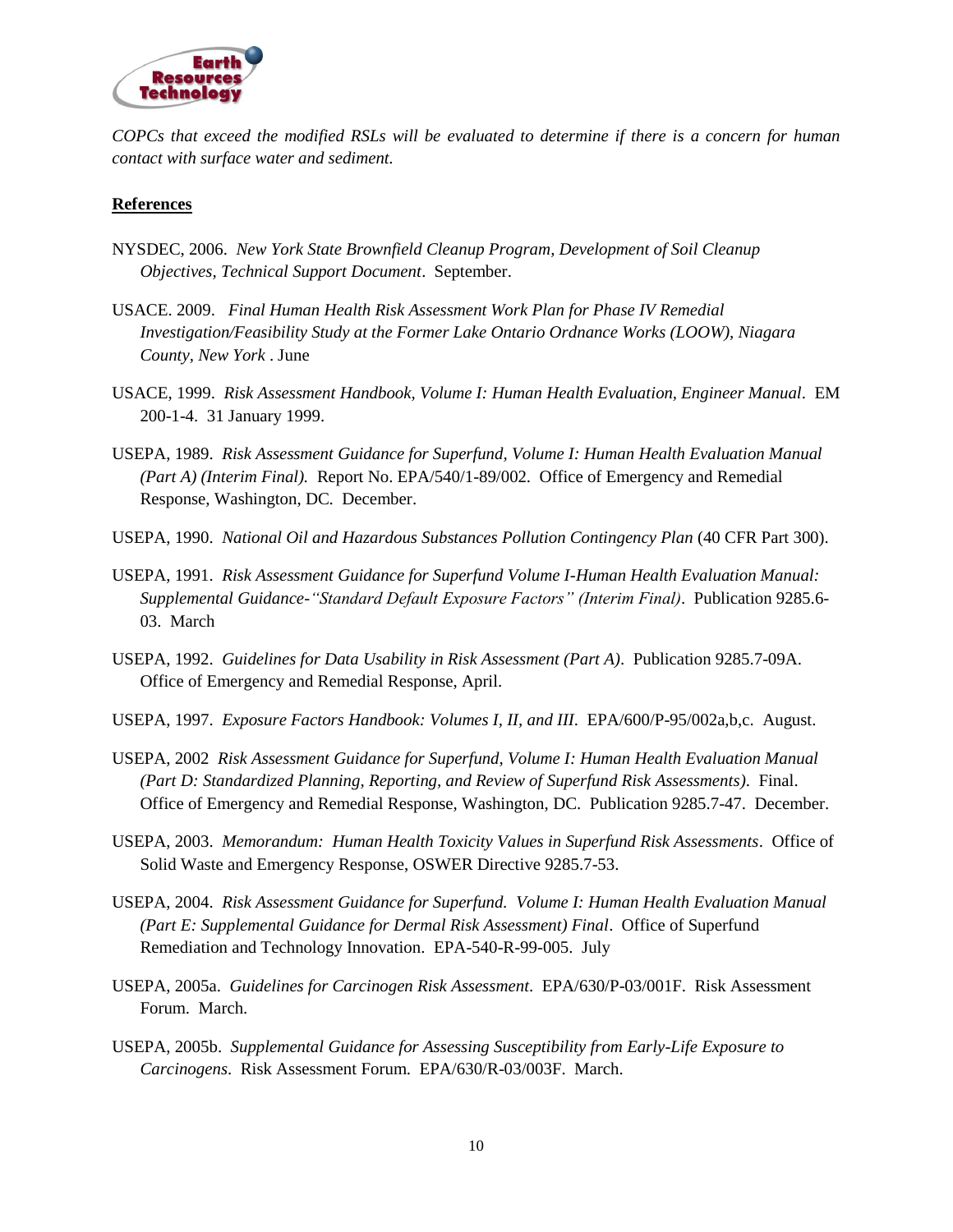

USEPA, 2009 *Risk Assessment Guidance for Superfund. Volume I: Human Health Evaluation Manual (Part F: Supplemental Guidance for Inhalation Risk Assessment) Final*. Office of Superfund Remediation and Technology Innovation. EPA-540-R-070-002. January.

USEPA, 2011a. *Exposure Factors Handbook: 2011 Edition*. EPA/600/R-090/052F. September.

USEPA, 2011b. *Regional Screening Levels for Superfund*. November.

USEPA, 2011c *ProUCL Version 4.1.00*. Software developed by USEPA. Obtained on the Internet at http://www.epa.gov/osp/hstl/tsc/software.htm. Site Characterization and Monitoring Technical Support Center.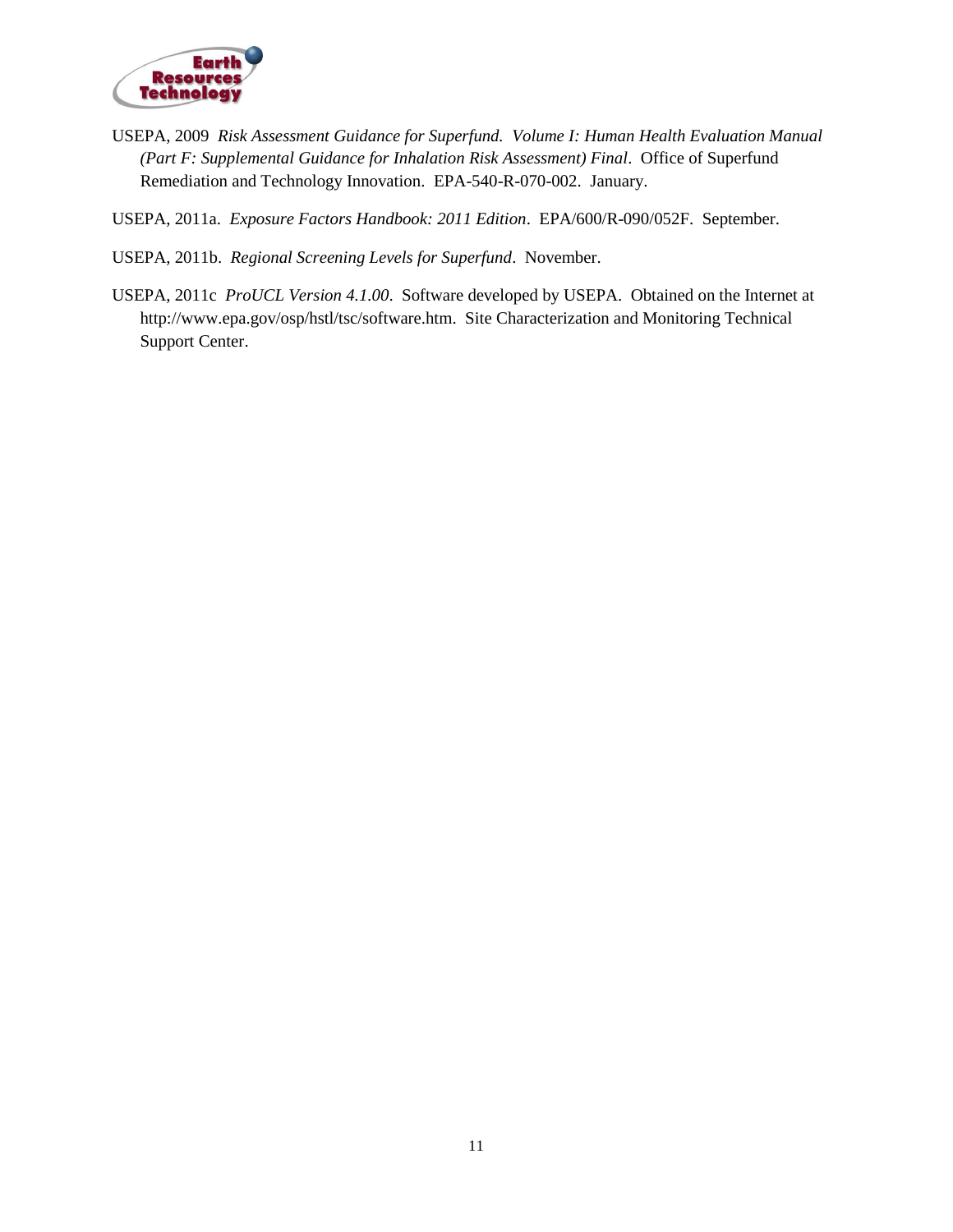#### **TABLE 1 VALUES USED FOR RESIDENT ADULT DAILY SOIL INTAKE EQUATIONS OCCIDENTAL CHEMICAL CORPORATION PROPERTY FORMER LAKE ONTARIO ORDNANCE WORKS (LOOW)**

Scenario Timeframe: Future Medium: Soil Exposure Medium: Total Soil, Air Exposure Point: OCCP Property Receptor Population: Resident Receptor Age: Adult

| <b>Exposure Route</b> | Parameter<br>Code | <b>Parameter Definition</b>          | Units                      | <b>RME Value</b>  | RME<br>Rationale/Reference | Equation / Model Name                                                                                                      |
|-----------------------|-------------------|--------------------------------------|----------------------------|-------------------|----------------------------|----------------------------------------------------------------------------------------------------------------------------|
| Ingestion             | CS                | Chemical Concentration in Soil       | mg/kg                      | Chemical-Specific | Chemical-Specific          | Chronic Daily Intake (CDI) $(mg/kg/day)$ =                                                                                 |
|                       | <b>CR</b>         | <b>Ingestion Rate</b>                | mg/day                     | 50                | U.S. EPA 2011a             | CS x CR x EF x ED x CF / (BW x AT)                                                                                         |
|                       | EF                | <b>Exposure Frequency</b>            | day/yr                     | 350               | <b>U.S. EPA 1991</b>       |                                                                                                                            |
|                       | <b>IFSMadj</b>    | Mutagenic Ingestion Rate             | $(mg-yr)/(kg-day)$         | 31                | <b>U.S. EPA 2011b</b>      |                                                                                                                            |
|                       | <b>ED-NC</b>      | <b>Exposure Duration - Noncancer</b> | yr                         | 30                | <b>U.S. EPA 1991</b>       | Mutagenic Chronic Daily Intake (MCDI) (mg/kg/day) =                                                                        |
|                       | ED-C              | <b>Exposure Duration-Cancer</b>      | yr                         | 24                | <b>U.S. EPA 1991</b>       | CS x EF x ( $[(ED_{6-16} \times CR \times 3) + (ED_{16-30} \times CR \times 1)]/BW$ ) x CF / (AT)                          |
|                       | <b>BW</b>         | <b>Body Weight</b>                   | kg                         | 70                | <b>U.S. EPA 1991</b>       |                                                                                                                            |
|                       | AT-NC             | Averaging Time - Noncancer           | days                       | 10,950            | <b>U.S. EPA 1989</b>       |                                                                                                                            |
|                       | AT-C              | Averaging Time - Cancer              | days                       | 25,550            | <b>U.S. EPA 1989</b>       |                                                                                                                            |
|                       | $\cal{CF}$        | Conversion Factor                    | kg/mg                      | 1.0E-06           | <b>U.S. EPA 1989</b>       |                                                                                                                            |
| Dermal                | CS                | Chemical Concentration in Soil       | mg/kg                      | Chemical-Specific | Chemical-Specific          | $CDI$ (mg/kg/day) =                                                                                                        |
|                       | <b>SA</b>         | Surface Area for Contact             | $\text{cm}^2/\text{event}$ | 5.700             | <b>U.S. EPA 2004</b>       | $CS$ x SA x AF x ABS x EF x ED x CF / (BW x AT)                                                                            |
|                       | <b>ABS</b>        | <b>Dermal Absorption Fractions</b>   | unitless                   | Chemical-Specific | <b>U.S. EPA 2004</b>       |                                                                                                                            |
|                       | AF                | Adherence Factor                     | mg/cm <sup>2</sup>         | 0.07              | <b>U.S. EPA 2004</b>       |                                                                                                                            |
|                       | EF                | <b>Exposure Frequency</b>            | event/yr                   | 350               | <b>U.S. EPA 1991</b>       |                                                                                                                            |
|                       | <b>DFSMadj</b>    | Mutagenic Dermal Contact Factor      | $(mg-vr)/(kg-day)$         | 251               | <b>U.S. EPA 2011b</b>      | Mutagenic Chronic Daily Intake (MCDI) (mg/kg/day) =                                                                        |
|                       | ED-NC             | <b>Exposure Duration - Noncancer</b> | yr                         | 30                | <b>U.S. EPA 1991</b>       | CS x EF x ABS x ( $[(ED_{6.16} \times SA \times AF \times 3) + (ED_{16.30} \times SA \times AF \times 1)]/BW)$ x CF / (AT) |
|                       | ED-C              | <b>Exposure Duration - Cancer</b>    | yr                         | 24                | <b>U.S. EPA 1991</b>       |                                                                                                                            |
|                       | CF                | <b>Conversion Factor</b>             | kg/mg                      | 1.0E-06           | <b>U.S. EPA 1989</b>       |                                                                                                                            |
|                       | <b>BW</b>         | <b>Body Weight</b>                   | kg                         | 70                | <b>U.S. EPA 1989</b>       |                                                                                                                            |
|                       | AT-NC             | Averaging Time - Noncancer           | days                       | 10,950            | <b>U.S. EPA 1989</b>       |                                                                                                                            |
|                       | AT-C              | Averaging Time - Cancer              | days                       | 25,550            | <b>U.S. EPA 1989</b>       |                                                                                                                            |
| Inhalation            | CA                | Chemical Concentration in Air        | $mg/m^3$                   | Chemical-Specific | Chemical-Specific          | Exposure Concentration (ug/m <sup>3</sup> ) =                                                                              |
|                       | ET                | <b>Exposure Time</b>                 | hours/day                  | 24                | <b>U.S. EPA 1991</b>       | $CA \times CF_1 \times ET \times EF \times ED / AT \times CF_2$                                                            |
|                       | $CF_1$            | <b>Conversion Factor</b>             | $\frac{ug}{mg}$            | 1,000             | <b>U.S. EPA 2009</b>       |                                                                                                                            |
|                       | CF <sub>2</sub>   | <b>Conversion Factor</b>             | hr/day                     | 24                | <b>U.S. EPA 2009</b>       |                                                                                                                            |
|                       | EF                | <b>Exposure Frequency</b>            | day/yr                     | 350               | <b>U.S. EPA 1991</b>       |                                                                                                                            |
|                       | <b>INHMadj</b>    | Mutagenic Inhalation Adjustment      | yr                         | 44                | <b>U.S. EPA 2011b</b>      | Mutagenic Exposure Concentration $(ug/m3) =$                                                                               |
|                       | ED-NC             | <b>Exposure Duration - Noncancer</b> | yr                         | 30                | <b>U.S. EPA 1991</b>       | CA x ET x EF x CF <sub>1</sub> x $[(ED_{6-16} x 3) + (ED_{16-30} x 1)] / (AT x CF_2)$                                      |
|                       | $ED-C$            | <b>Exposure Duration - Cancer</b>    | yr                         | 24                | <b>U.S. EPA 1991</b>       |                                                                                                                            |
|                       | AT-NC             | Averaging Time - Noncancer           | days                       | 10,950            | <b>U.S. EPA 2009</b>       |                                                                                                                            |
|                       | AT-C              | Averaging Time - Cancer              | days                       | 25,550            | <b>U.S. EPA 2009</b>       |                                                                                                                            |

**Notes:** The resident adult receptor takes into account age-adjusted factors to account for an exposure over a 30 year period. Therefore, the adult resident includes age range of 6 to 30 years of age to account for all exposures beyond the resident child. For the mutagenic Chronic Daily Intake (MCDI), the following adjustments are applied according to age range evaluated:

1) For exposures between 6 and <16 years of age, a 3-fold adjustment.

2) For exposures after 16 years of age, no adjustment.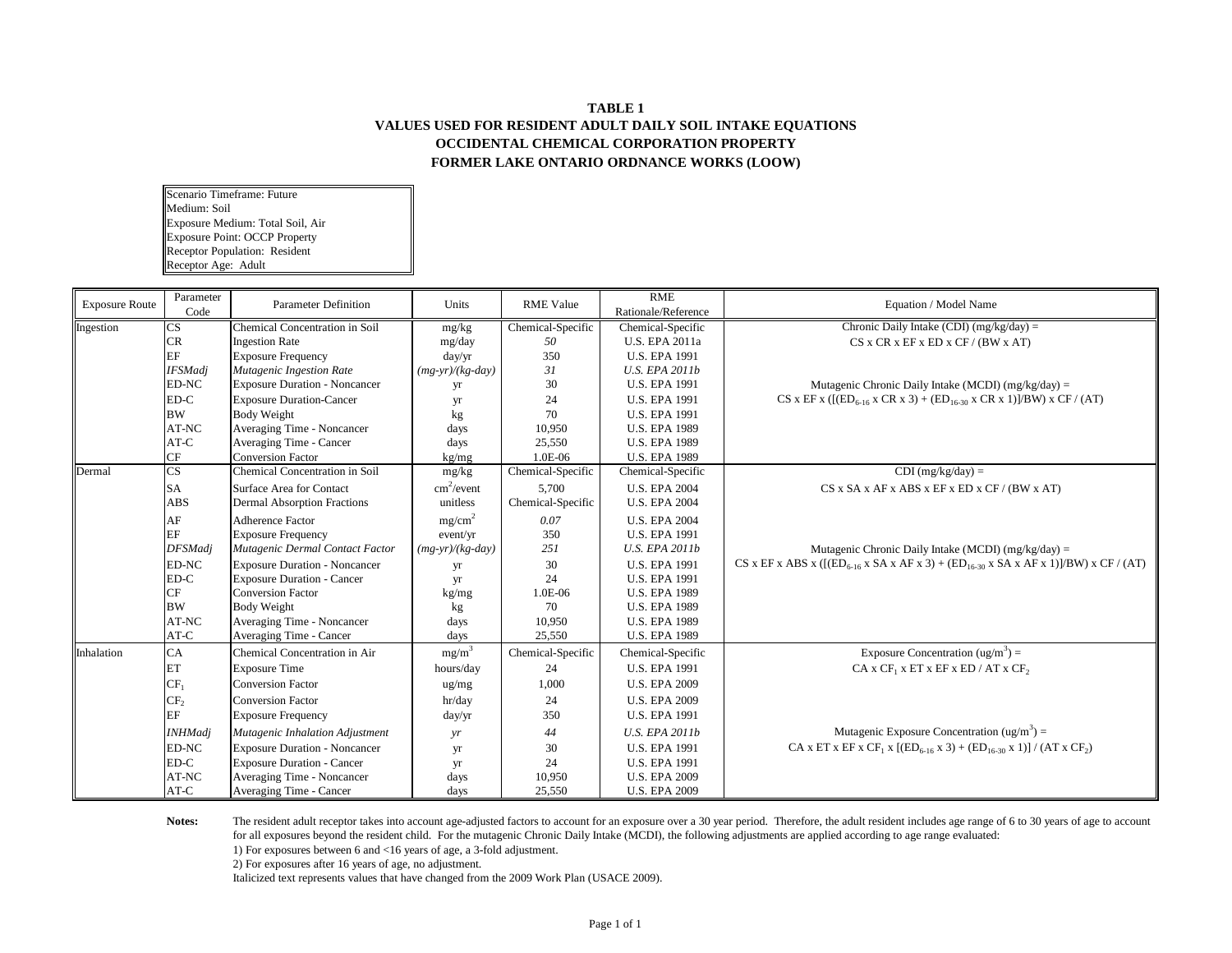#### **TABLE 2 VALUES USED FOR RESIDENT CHILD DAILY SOIL INTAKE EQUATIONS OCCIDENTAL CHEMICAL CORPORATION PROPERTY FORMER LAKE ONTARIO ORDNANCE WORKS (LOOW)**

Scenario Timeframe: Future Medium: Soil Exposure Medium: Total Soil, Air Exposure Point: OCCP Property Receptor Population: Resident Receptor Age: Child

| <b>Exposure Route</b> | Parameter Code         | <b>Parameter Definition</b>        | Units                      | <b>RME Value</b>  | <b>RME</b><br>Rationale/Reference | Equation / Model Name                                                                           |
|-----------------------|------------------------|------------------------------------|----------------------------|-------------------|-----------------------------------|-------------------------------------------------------------------------------------------------|
| Ingestion             | CS                     | Chemical Concentration in Soil     | mg/kg                      | Chemical-Specific | Chemical-Specific                 | $CDI$ (mg/kg/day) =                                                                             |
|                       | CR                     | <b>Ingestion Rate</b>              | mg/day                     | 200               | U.S. EPA 2011a                    | CS x CR x EF x ED x CF / (BW x AT)                                                              |
|                       | EF                     | <b>Exposure Frequency</b>          | day/yr                     | 350               | <b>U.S. EPA 1991</b>              |                                                                                                 |
|                       | <b>IFSMadj</b>         | Mutagenic Ingestion Rate           | $(mg-yr)/(kg-day)$         | 427               | U.S. EPA 2011b                    |                                                                                                 |
|                       | ED                     | <b>Exposure Duration</b>           | yr                         | 6                 | <b>U.S. EPA 1991</b>              | Mutagenic Chronic Daily Intake (MCDI) (mg/kg/day) =                                             |
|                       | <b>BW</b>              | <b>Body Weight</b>                 | kg                         | 15                | <b>U.S. EPA 1991</b>              | CS x EF x ( $[(ED_{0.2} \times CR \times 10) + (ED_{2.6} \times CR \times 3)]/BW$ ) x CF / (AT) |
|                       | AT-NC                  | Averaging Time - Noncancer         | days                       | 2,190             | <b>U.S. EPA 1989</b>              |                                                                                                 |
|                       | AT-C                   | Averaging Time - Cancer            | days                       | 25,550            | <b>U.S. EPA 1989</b>              |                                                                                                 |
|                       | CF                     | <b>Conversion Factor</b>           | kg/mg                      | 1.0E-06           | <b>U.S. EPA 1989</b>              |                                                                                                 |
| Dermal                | $\overline{\text{CS}}$ | Chemical Concentration in Soil     | mg/kg                      | Chemical-Specific | Chemical-Specific                 | $CDI$ (mg/kg/day) =                                                                             |
|                       | SA                     | Surface Area for Contact           | $\text{cm}^2/\text{event}$ | 2,800             | <b>U.S. EPA 2004</b>              | $CS$ x SA x AF x ABS x EF x ED x CF / (BW x AT)                                                 |
|                       | <b>ABS</b>             | <b>Dermal Absorption Fractions</b> | unitless                   | Chemical-Specific | <b>U.S. EPA 2004</b>              |                                                                                                 |
|                       | AF                     | <b>Adherence Factor</b>            | mg/cm <sup>2</sup>         | 0.2               | <b>U.S. EPA 2004</b>              | Mutagenic Chronic Daily Intake (MCDI) ( $mg/kg/day$ ) =                                         |
|                       | EF                     | <b>Exposure Frequency</b>          | event/yr                   | 350               | <b>U.S. EPA 1991</b>              | CS x EF x ABS x ( $[(ED0.2 x SA x AF x 10) + (ED2.6 x SA x AF x 3)]/BW)$ x CF / (AT)            |
|                       | <b>DFSMadj</b>         | Mutagenic Dermal Contact Factor    | $(mg-yr)/(kg-day)$         | 1,195             | <b>U.S. EPA 2011b</b>             |                                                                                                 |
|                       | ED                     | <b>Exposure Duration</b>           | yr                         | 6                 | <b>U.S. EPA 1991</b>              |                                                                                                 |
|                       | CF                     | <b>Conversion Factor</b>           | kg/mg                      | 1.0E-06           | <b>U.S. EPA 1989</b>              |                                                                                                 |
|                       | <b>BW</b>              | <b>Body Weight</b>                 | kg                         | 15                | <b>U.S. EPA 1989</b>              |                                                                                                 |
|                       | AT-NC                  | Averaging Time - Noncancer         | days                       | 2,190             | <b>U.S. EPA 1989</b>              |                                                                                                 |
|                       | AT-C                   | Averaging Time - Cancer            | days                       | 25,550            | <b>U.S. EPA 1989</b>              |                                                                                                 |
| Inhalation            | CA                     | Chemical Concentration in Air      | mg/m <sup>3</sup>          | Chemical-Specific | Chemical-Specific                 | Exposure Concentration $(ug/m^3)$ =                                                             |
|                       | ET                     | <b>Exposure Time</b>               | hours/day                  | 24                | <b>U.S. EPA 1991</b>              | $CA \times CF_1 \times ET \times EF \times ED / AT \times CF_2$                                 |
|                       | CF <sub>1</sub>        | <b>Conversion Factor</b>           | $\frac{ug}{mg}$            | 1,000             | <b>U.S. EPA 2009</b>              |                                                                                                 |
|                       | CF <sub>2</sub>        | <b>Conversion Factor</b>           | hr/day                     | 24                | <b>U.S. EPA 2009</b>              |                                                                                                 |
|                       | EF                     | <b>Exposure Frequency</b>          | day/yr                     | 350               | <b>U.S. EPA 1991</b>              |                                                                                                 |
|                       | <b>INHMadj</b>         | Mutagenic Inhalation Adjustment    | yr                         | 32                | <b>U.S. EPA 2011b</b>             | Mutagenic Exposure Concentration $(ug/m3) =$                                                    |
|                       | ED                     | <b>Exposure Duration</b>           | yr                         | 6                 | <b>U.S. EPA 1991</b>              | CA x ET x CF <sub>1</sub> x EF x $[(ED_{0.2} x 10) + (ED_{2.6} x 3)] / (AT x CF_2)$             |
|                       | AT-NC                  | Averaging Time - Noncancer         | days                       | 2,190             | <b>U.S. EPA 2009</b>              |                                                                                                 |
|                       | AT-C                   | Averaging Time - Cancer            | days                       | 25,550            | <b>U.S. EPA 2009</b>              |                                                                                                 |

Notes: For the mutagenic Chronic Daily Intake (MCDI), the following adjustments are applied according to age range evaluated:

1) For exposures before 2 years of age, a 10-fold adjustment.

2) For exposures between 2 and <6 years of age, a 3-fold adjustment.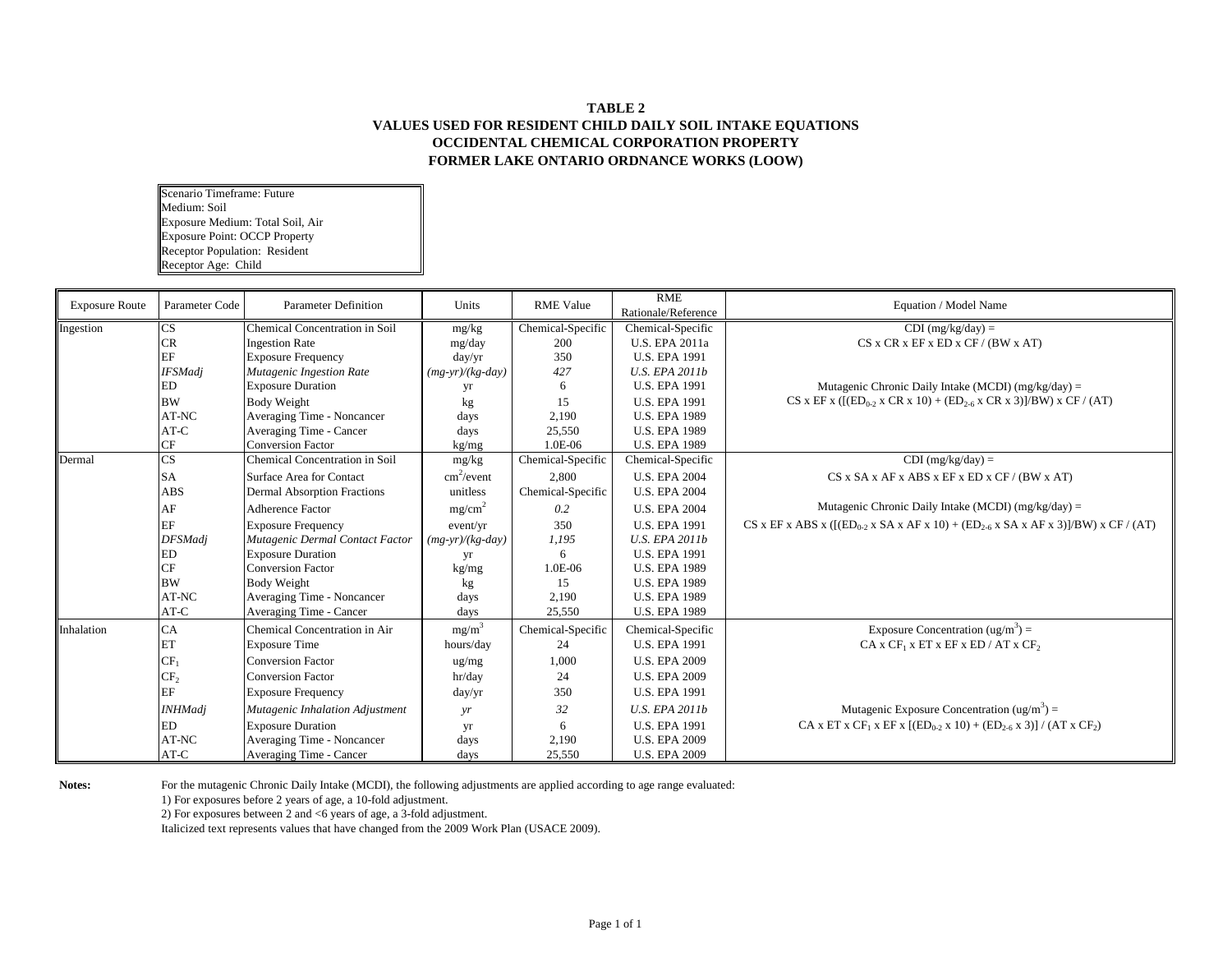# **TABLE 3 VALUES USED FOR ADULT TRESPASSER DAILY SURFACE SOIL INTAKE EQUATIONS OCCIDENTAL CHEMICAL CORPORATION PROPERTY FORMER LAKE ONTARIO ORDNANCE WORKS (LOOW)**

Scenario Timeframe: Current/Future Medium: Soil Exposure Medium: Surface Soil, Air Exposure Point: OCCP Property Receptor Population: Trespasser Receptor Age: Adult

| <b>Exposure Route</b> | Parameter<br>Code      | <b>Parameter Definition</b>           | Units                  | <b>RME Value</b>  | <b>RME</b><br>Rationale/Reference | Equation / Model Name                                      |
|-----------------------|------------------------|---------------------------------------|------------------------|-------------------|-----------------------------------|------------------------------------------------------------|
| Ingestion             | CS                     | <b>Chemical Concentration in Soil</b> | mg/kg                  | Chemical-Specific | Chemical-Specific                 | $CDI$ (mg/kg/day) =                                        |
|                       | <b>CR</b>              | <b>Ingestion Rate</b>                 | mg/day                 | 50                | U.S. EPA 2011a (1)                | CS x CR x EF x ED x CF / (BW x AT)                         |
|                       | EF                     | <b>Exposure Frequency</b>             | day/yr                 | 52                | BPJ(2)                            |                                                            |
|                       | <b>ED</b>              | <b>Exposure Duration</b>              | yr                     | 30                | BPJ(1)                            |                                                            |
|                       | <b>BW</b>              | Body Weight                           | kg                     | 70                | <b>U.S. EPA 1989</b>              |                                                            |
|                       | AT-NC                  | Averaging Time - Noncancer            | days                   | 10,950            | <b>U.S. EPA 1989</b>              |                                                            |
|                       | AT-C                   | Averaging Time - Cancer               | days                   | 25,550            | <b>U.S. EPA 1989</b>              |                                                            |
|                       | CF                     | <b>Conversion Factor</b>              | kg/mg                  | 1.0E-06           | <b>U.S. EPA 1989</b>              |                                                            |
| Dermal                | $\overline{\text{CS}}$ | <b>Chemical Concentration in Soil</b> | mg/kg                  | Chemical-Specific | Chemical-Specific                 | $CDI$ (mg/kg/day) =                                        |
|                       | SA                     | Surface Area for Contact              | cm <sup>2</sup> /event | 5,700             | <b>U.S. EPA 2004</b>              | $CS$ x SA x AF x ABS x EF x ED x CF / (BW x AT)            |
|                       | <b>ABS</b>             | <b>Dermal Absorption Fractions</b>    | unitless               | Chemical-Specific | <b>U.S. EPA 2004</b>              |                                                            |
|                       | AF                     | Adherence Factor                      | mg/cm <sup>2</sup>     | 0.07              | <b>U.S. EPA 2004</b>              |                                                            |
|                       | EF                     | <b>Exposure Frequency</b>             | event/yr               | 52                | BPJ(2)                            |                                                            |
|                       | <b>ED</b>              | <b>Exposure Duration</b>              | yr                     | 30                | BPJ(1)                            |                                                            |
|                       | CF                     | <b>Conversion Factor</b>              | kg/mg                  | 1.0E-06           | <b>U.S. EPA 1989</b>              |                                                            |
|                       | <b>BW</b>              | Body Weight                           | kg                     | 70                | <b>U.S. EPA 1989</b>              |                                                            |
|                       | AT-NC                  | Averaging Time - Noncancer            | days                   | 10,950            | <b>U.S. EPA 1989</b>              |                                                            |
|                       | $AT-C$                 | Averaging Time - Cancer               | days                   | $2.6E + 04$       | <b>U.S. EPA 1989</b>              |                                                            |
| Inhalation            | CA                     | <b>Chemical Concentration in Air</b>  | mg/m <sup>3</sup>      | Chemical-Specific | Chemical-Specific                 | Exposure Concentration $(ug/m^3)$ =                        |
|                       | ET                     | <b>Exposure Time</b>                  | hours/day              | 2                 | <b>BPJ</b>                        | CA x CF <sub>1</sub> x ET x EF x ED / AT x CF <sub>2</sub> |
|                       | $CF_1$                 | <b>Conversion Factor</b>              | ug/mg                  | 1,000             | <b>U.S. EPA 2009</b>              |                                                            |
|                       | CF <sub>2</sub>        | <b>Conversion Factor</b>              | hr/day                 | 24                | <b>U.S. EPA 2009</b>              |                                                            |
|                       | EF                     | <b>Exposure Frequency</b>             | day/yr                 | 52                | BPJ(2)                            |                                                            |
|                       | ED                     | <b>Exposure Duration</b>              | yr                     | 30                | BPJ(1)                            |                                                            |
|                       | AT-NC                  | Averaging Time - Noncancer            | days                   | 3,650             | <b>U.S. EPA 2009</b>              |                                                            |
|                       | $AT-C$                 | Averaging Time - Cancer               | days                   | 25,550            | <b>U.S. EPA 2009</b>              |                                                            |

**Notes:** Adult Trespasser is exposed to surface soil only.

BPJ = Best Professional Judgement

(1) The ingestion rate, exposure duration, skin surface area, and adherence factor for the adult trespasser was conservatively set at the same rate as an adult resident.

(2) Assumed exposure at 1 day/week.

(3) No mutagenic adjustment factors are applied to this receptor due to an age range of >16 years.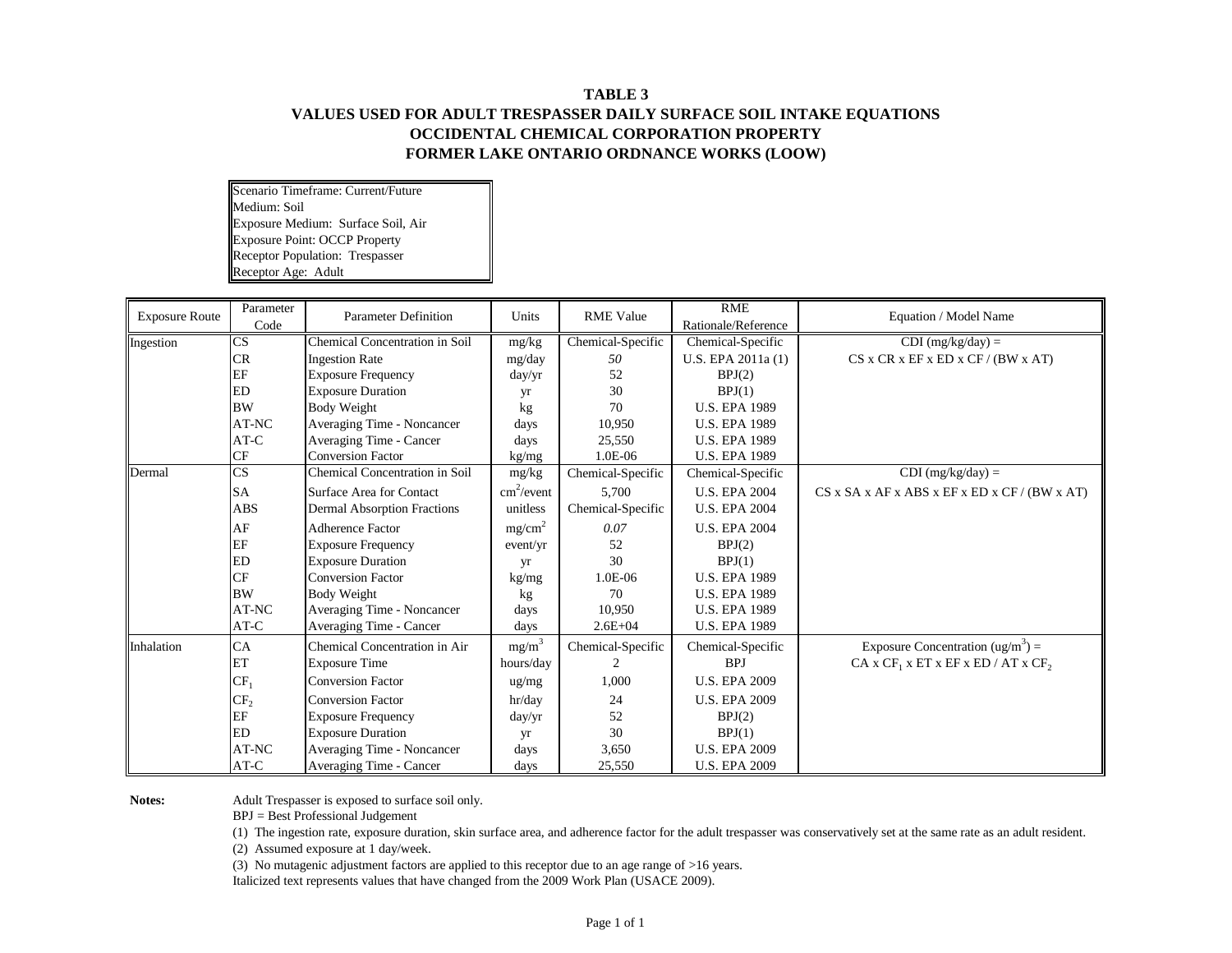#### **TABLE 4 VALUES USED FOR ADOLESCENT TRESPASSER DAILY SURFACE SOIL INTAKE EQUATIONS OCCIDENTAL CHEMICAL CORPORATION PROPERTY FORMER LAKE ONTARIO ORDNANCE WORKS (LOOW)**

Scenario Timeframe: Current/Future Medium: Soil Exposure Medium: Surface Soil, Air Exposure Point: OCCP Property Receptor Population: Trespasser Receptor Age: Adolescent

| <b>Exposure Route</b> | Parameter<br>Code      | <b>Parameter Definition</b>           | Units              | <b>RME Value</b>  | <b>RME</b><br>Rationale/Reference | Equation / Model Name                                                            |
|-----------------------|------------------------|---------------------------------------|--------------------|-------------------|-----------------------------------|----------------------------------------------------------------------------------|
| Ingestion             | CS                     | <b>Chemical Concentration in Soil</b> | mg/kg              | Chemical-Specific | Chemical-Specific                 | $CDI$ (mg/kg/day) =                                                              |
|                       | CR                     | <b>Ingestion Rate</b>                 | mg/day             | 100               | U.S. EPA 2011a (1)                | CS x CR x EF x ED x CF / (BW x AT)                                               |
|                       | EF                     | <b>Exposure Frequency</b>             | day/yr             | 52                | BPJ(2)                            |                                                                                  |
|                       | <b>IFSMadj</b>         | Mutagenic Ingestion Rate              | $(mg-yr)/(kg-day)$ | 67                | <b>U.S. EPA 2011b</b>             |                                                                                  |
|                       | <b>ED</b>              | <b>Exposure Duration</b>              | yr                 | 10                | BPJ(3)                            | Mutagenic Chronic Daily Intake (MCDI) ( $mg/kg/day$ ) =                          |
|                       | <b>BW</b>              | <b>Body Weight</b>                    | kg                 | 45                | U.S. EPA 2011a (4)                | CS x EF x $[(ED6-16 x CR x 3)/BW]$ x CF / (AT)                                   |
|                       | AT-NC                  | Averaging Time - Noncancer            | days               | 3,650             | <b>U.S. EPA 1989</b>              |                                                                                  |
|                       | $AT-C$                 | Averaging Time - Cancer               | days               | 25,550            | <b>U.S. EPA 1989</b>              |                                                                                  |
|                       | $\rm CF$               | <b>Conversion Factor</b>              | kg/mg              | 1.0E-06           | <b>U.S. EPA 1989</b>              |                                                                                  |
| Dermal                | $\overline{\text{CS}}$ | <b>Chemical Concentration in Soil</b> | mg/kg              | Chemical-Specific | Chemical-Specific                 | $CDI$ (mg/kg/day) =                                                              |
|                       | <b>SA</b>              | Surface Area for Contact              | $cm^2$ /event      | 3,700             | U.S. EPA 2011a (5)                | $CS$ x SA x AF x ABS x EF x ED x CF / (BW x AT)                                  |
|                       | <b>ABS</b>             | <b>Dermal Absorption Fractions</b>    | unitless           | Chemical-Specific | <b>U.S. EPA 2004</b>              |                                                                                  |
|                       | AF                     | <b>Adherence Factor</b>               | mg/cm <sup>2</sup> | 0.2               | U.S. EPA 2004 (6)                 |                                                                                  |
|                       | EF                     | <b>Exposure Frequency</b>             | event/yr           | 52                | BPJ(2)                            |                                                                                  |
|                       | <b>DFSMadj</b>         | Mutagenic Dermal Contact Factor       | $(mg-yr)/(kg-day)$ | 493               | <b>U.S. EPA 2011b</b>             | Mutagenic Chronic Daily Intake (MCDI) ( $mg/kg/day$ ) =                          |
|                       | <b>ED</b>              | <b>Exposure Duration</b>              | yr                 | 10                | BPJ(3)                            | CS x EF x ABS x $[(ED_{6-16} \times SA \times AF \times 3)/BW] \times CF / (AT)$ |
|                       | CF                     | <b>Conversion Factor</b>              | kg/mg              | 1.0E-06           | <b>U.S. EPA 1989</b>              |                                                                                  |
|                       | <b>BW</b>              | <b>Body Weight</b>                    | kg                 | 45                | U.S. EPA 2011a (4)                |                                                                                  |
|                       | AT-NC                  | Averaging Time - Noncancer            | days               | 3,650             | <b>U.S. EPA 1989</b>              |                                                                                  |
|                       | $AT-C$                 | Averaging Time - Cancer               | days               | 25,550            | <b>U.S. EPA 1989</b>              |                                                                                  |
| Inhalation            | CA                     | Chemical Concentration in Air         | mg/m <sup>3</sup>  | Chemical-Specific | Chemical-Specific                 | Exposure Concentration (ug/m <sup>3</sup> ) =                                    |
|                       | ET                     | <b>Exposure Time</b>                  | hours/day          | $\mathcal{D}$     | <b>BPJ</b>                        | $CA$ x $CF_1$ x $ET$ x $EF$ x $ED$ / $AT$ x $CF_2$                               |
|                       | $CF_1$                 | <b>Conversion Factor</b>              | $\frac{ug}{mg}$    | 1,000             | <b>U.S. EPA 2009</b>              |                                                                                  |
|                       | CF <sub>2</sub>        | <b>Conversion Factor</b>              | hr/day             | 24                | <b>U.S. EPA 2009</b>              |                                                                                  |
|                       | EF                     | <b>Exposure Frequency</b>             | day/yr             | 52                | BPJ(2)                            |                                                                                  |
|                       | <b>INHMadj</b>         | Mutagenic Inhalation Adjustment       | yr                 | 30                | <b>U.S. EPA 2011b</b>             | Mutagenic Exposure Concentration $(ug/m^3)$ =                                    |
|                       | <b>ED</b>              | <b>Exposure Duration</b>              | yr                 | 10                | BPJ(3)                            | CA x ET x CF x EF x $[(ED_{6,16} x 3)] / (AT x CF_2)$                            |
|                       | AT-NC                  | Averaging Time - Noncancer            | days               | 3,650             | <b>U.S. EPA 2009</b>              |                                                                                  |
|                       | $AT-C$                 | Averaging Time - Cancer               | days               | 25.550            | <b>U.S. EPA 2009</b>              |                                                                                  |

**Notes:** Adolescent Trespasser is exposed to surface soil only.

BPJ = Best Professional Judgement

(1) The ingestion rate is taken from Table 5-1 of USEPA 2011a, for age range 6 to  $\leq$  21 years.

(2) Assumes 2 days/week during warm months (6 months).

(3) Assumed adolescent trespasser from ages 6 to 16.

(4) Taken from Table 8-1 of USEPA 2011a, equal to the average of two age ranges: 6 to <11 years and 11 to <16 years.

(5) Taken from Table 7-2 of USEPA 2011a, equal to the average of two age ranges: 6 to <11 years and 11 to <16 years. Assuming head, hands, forearms, and lower legs are exposed.

(6) The adherence factor is conservatively equal to that of a resident child.

Italicized text represents values that have changed from the 2009 Work Plan (USACE 2009).

For the mutagenic Chronic Daily Intake (MCDI), the following adjustments are applied according to age range evaluated:

1) For exposures between 7 and <16 years of age, a 3-fold adjustment.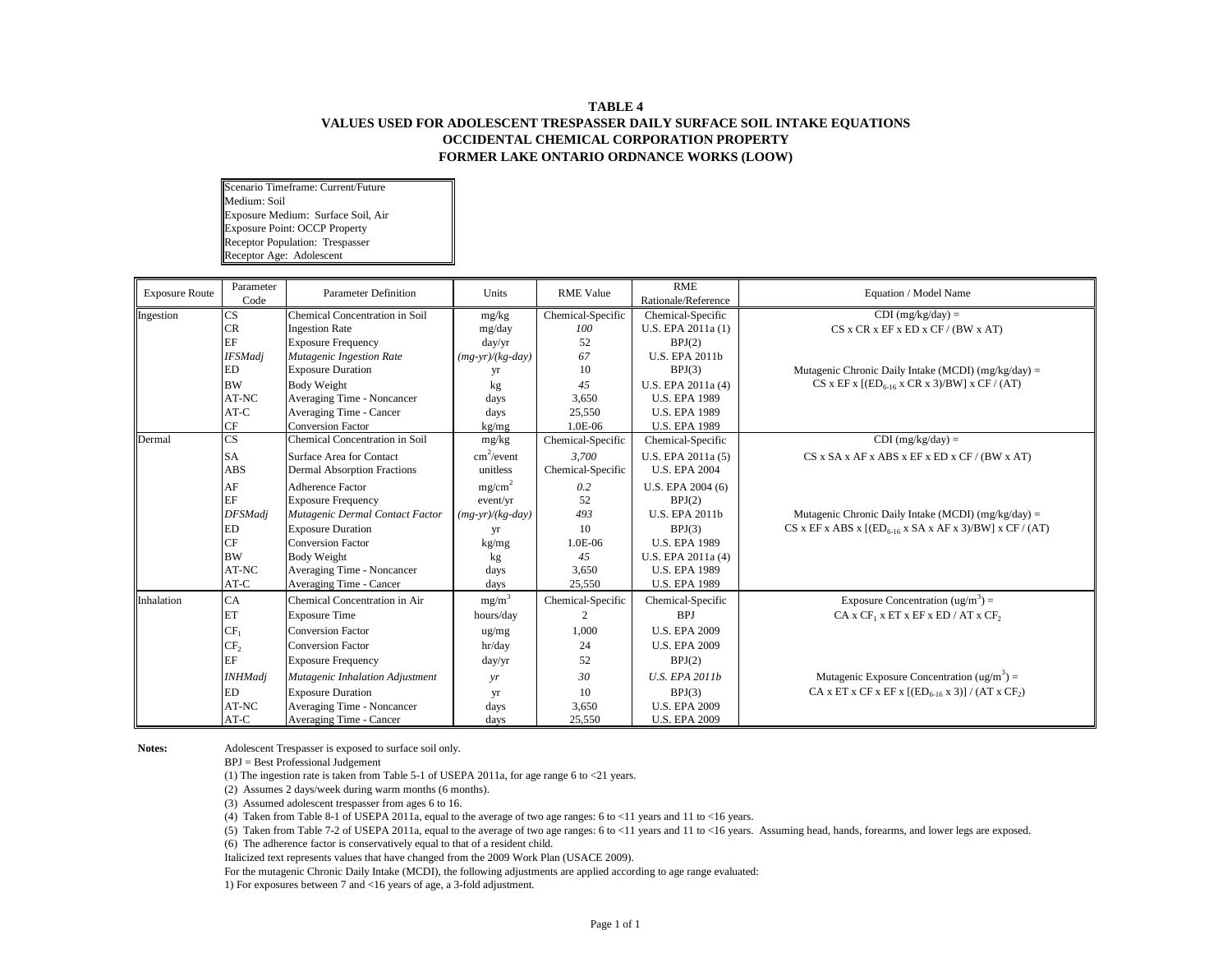# **TABLE 5 VALUES USED FOR OPERATIONS/MAINTENANCE WORKER DAILY SOIL INTAKE EQUATIONS OCCIDENTAL CHEMICAL CORPORATION PROPERTY FORMER LAKE ONTARIO ORDNANCE WORKS (LOOW)**

Scenario Timeframe: Future Medium: Soil Exposure Medium: Surface Soil, Air Exposure Point: OCCP Property Receptor Population: Operations/Maintenance Worker Receptor Age: Adult

| <b>Exposure Route</b> | Parameter<br>Code      | <b>Parameter Definition</b>           | Units                      | <b>RME Value</b>  | RME<br>Rationale/Reference | Equation / Model Name                                      |
|-----------------------|------------------------|---------------------------------------|----------------------------|-------------------|----------------------------|------------------------------------------------------------|
| Ingestion             | $\mathbf{C}\mathbf{S}$ | <b>Chemical Concentration in Soil</b> | mg/kg                      | Chemical-Specific | Chemical-Specific          | $CDI$ (mg/kg/day) =                                        |
|                       | CR                     | <b>Ingestion Rate</b>                 | mg/day                     | 100               | <b>U.S. EPA 1991</b>       | CS x CR x EF x ED x CF / (BW x AT)                         |
|                       | EF                     | <b>Exposure Frequency</b>             | day/yr                     | 250               | <b>U.S. EPA 1991</b>       |                                                            |
|                       | <b>ED</b>              | <b>Exposure Duration</b>              | yr                         | 25                | <b>U.S. EPA 1991</b>       |                                                            |
|                       | <b>BW</b>              | <b>Body Weight</b>                    | kg                         | 70                | <b>U.S. EPA 1989</b>       |                                                            |
|                       | AT-NC                  | Averaging Time - Noncancer            | days                       | 9,125             | <b>U.S. EPA 1989</b>       |                                                            |
|                       | $AT-C$                 | Averaging Time - Cancer               | days                       | 25,550            | <b>U.S. EPA 1989</b>       |                                                            |
|                       | CF                     | <b>Conversion Factor</b>              | kg/mg                      | 1.0E-06           | <b>U.S. EPA 1989</b>       |                                                            |
| Dermal                | CS                     | Chemical Concentration in Soil        | mg/kg                      | Chemical-Specific | Chemical-Specific          | $CDI$ (mg/kg/day) =                                        |
|                       | <b>SA</b>              | Surface Area for Contact              | $\text{cm}^2/\text{event}$ | 3,300             | U.S. EPA 2004 (1)          | $CS$ x SA x AF x ABS x EF x ED x CF / (BW x AT)            |
|                       | <b>ABS</b>             | <b>Dermal Absorption Fractions</b>    | unitless                   | Chemical-Specific | <b>U.S. EPA 2004</b>       |                                                            |
|                       | AF                     | <b>Adherence Factor</b>               | mg/cm <sup>2</sup>         | 0.07              | <b>U.S. EPA 2004</b>       |                                                            |
|                       | EF                     | <b>Exposure Frequency</b>             | event/yr                   | 250               | <b>U.S. EPA 1991</b>       |                                                            |
|                       | ED                     | <b>Exposure Duration</b>              | yr                         | 25                | <b>U.S. EPA 1991</b>       |                                                            |
|                       | <b>CF</b>              | <b>Conversion Factor</b>              | kg/mg                      | 1.0E-06           | <b>U.S. EPA 1989</b>       |                                                            |
|                       | <b>BW</b>              | Body Weight                           | kg                         | 70                | <b>U.S. EPA 1989</b>       |                                                            |
|                       | AT-NC                  | Averaging Time - Noncancer            | days                       | 9,125             | <b>U.S. EPA 1989</b>       |                                                            |
|                       | $AT-C$                 | Averaging Time - Cancer               | days                       | 25,550            | <b>U.S. EPA 1989</b>       |                                                            |
| Inhalation            | CA                     | Chemical Concentration in Air         | mg/m <sup>3</sup>          | Chemical-Specific | Chemical-Specific          | Exposure Concentration $(ug/m^3)$ =                        |
|                       | ET                     | <b>Exposure Time</b>                  | hours/day                  | 8                 | <b>U.S. EPA 1991</b>       | CA x CF <sub>1</sub> x ET x EF x ED / AT x CF <sub>2</sub> |
|                       | $CF_1$                 | <b>Conversion Factor</b>              | ug/mg                      | 1,000             | <b>U.S. EPA 2009</b>       |                                                            |
|                       | CF <sub>2</sub>        | <b>Conversion Factor</b>              | hr/day                     | 24                | <b>U.S. EPA 2009</b>       |                                                            |
|                       | EF                     | <b>Exposure Frequency</b>             | day/yr                     | 250               | <b>U.S. EPA 1991</b>       |                                                            |
|                       | <b>ED</b>              | <b>Exposure Duration</b>              | yr                         | 25                | <b>U.S. EPA 1991</b>       |                                                            |
|                       | AT-NC                  | Averaging Time - Noncancer            | days                       | 9,125             | <b>U.S. EPA 2009</b>       |                                                            |
|                       | AT-C                   | Averaging Time - Cancer               | days                       | 25,550            | <b>U.S. EPA 2009</b>       |                                                            |

Notes: Operations/Maintenance Worker is exposed to surface soil only. No mutagenic adjustment factors are applied to this receptor due to an age range of >16 years.

(1) Assumes only head, hands, and forearms are exposed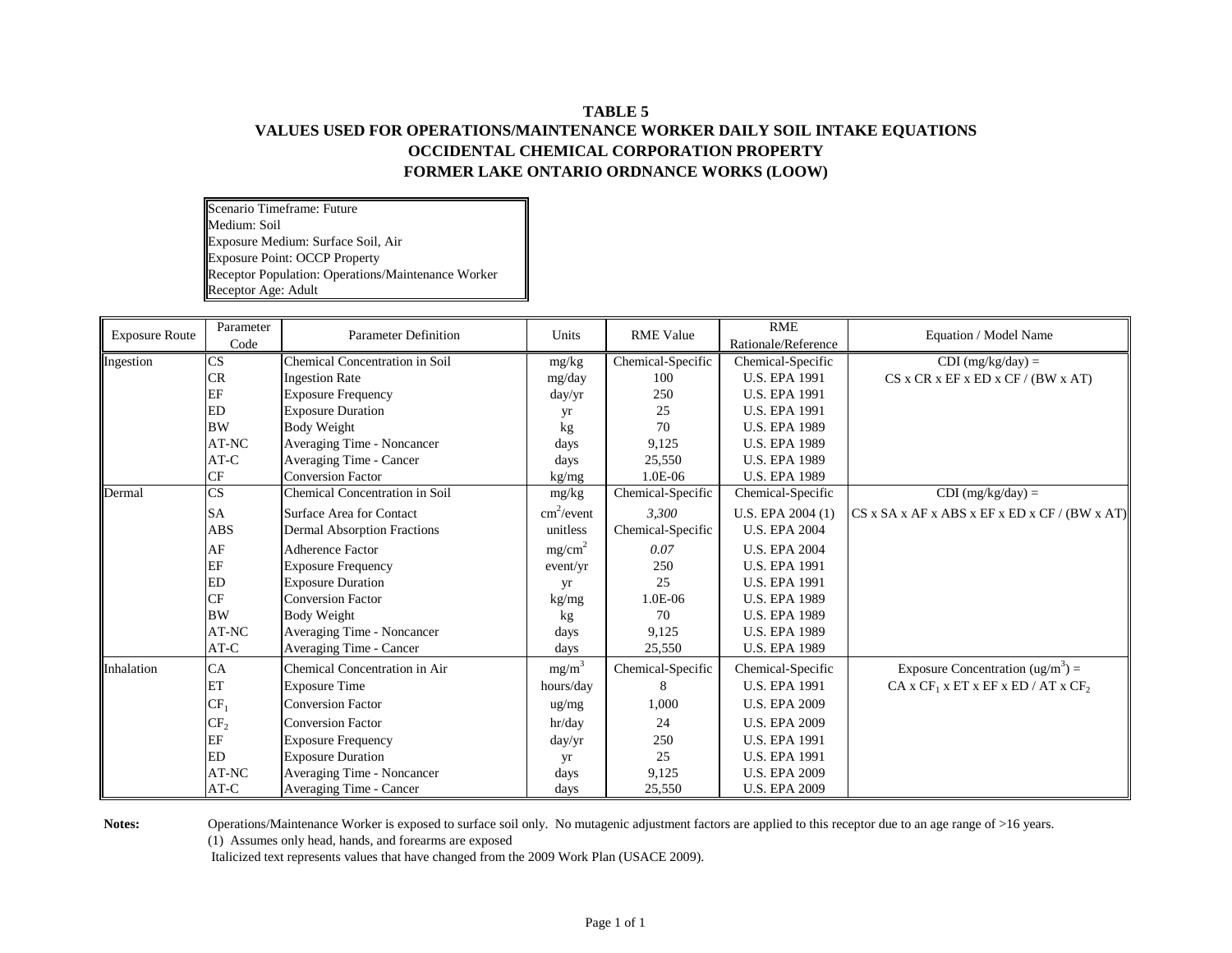# **TABLE 6 VALUES USED FOR COMMERCIAL WORKER DAILY SOIL INTAKE EQUATIONS OCCIDENTAL CHEMICAL CORPORATION PROPERTY FORMER LAKE ONTARIO ORDNANCE WORKS (LOOW)**

Scenario Timeframe: Future Medium: Soil Exposure Medium: Surface Soil, Air Exposure Point: OCCP Property Receptor Population: Commercial Worker Receptor Age: Adult

| <b>Exposure Route</b> | Parameter<br>Code      | <b>Parameter Definition</b>           | Units                  | <b>RME Value</b>  | <b>RME</b><br>Rationale/Reference | Equation / Model Name                                      |  |
|-----------------------|------------------------|---------------------------------------|------------------------|-------------------|-----------------------------------|------------------------------------------------------------|--|
| Ingestion             | CS                     | <b>Chemical Concentration in Soil</b> | mg/kg                  | Chemical-Specific | Chemical-Specific                 | $CDI$ (mg/kg/day) =                                        |  |
|                       | CR                     | <b>Ingestion Rate</b>                 | mg/day                 | 50                | U.S. EPA 2011a                    | CS x CR x EF x ED x CF / (BW x AT)                         |  |
|                       | EF                     | <b>Exposure Frequency</b>             | day/yr                 | 250               | <b>U.S. EPA 1991</b>              |                                                            |  |
|                       | <b>ED</b>              | <b>Exposure Duration</b>              |                        | 25                | <b>U.S. EPA 1991</b>              |                                                            |  |
|                       | <b>BW</b>              | <b>Body Weight</b>                    | yr<br>kg               | 70                | <b>U.S. EPA 1989</b>              |                                                            |  |
|                       | AT-NC                  | Averaging Time - Noncancer            | days                   | 9,125             | <b>U.S. EPA 1989</b>              |                                                            |  |
|                       | $AT-C$                 | Averaging Time - Cancer               | days                   | 25,550            | <b>U.S. EPA 1989</b>              |                                                            |  |
|                       | CF                     | <b>Conversion Factor</b>              | kg/mg                  | 1.E-06            | <b>U.S. EPA 1989</b>              |                                                            |  |
| Dermal                | $\overline{\text{CS}}$ | Chemical Concentration in Soil        | mg/kg                  | Chemical-Specific | Chemical-Specific                 | $CDI$ (mg/kg/day) =                                        |  |
|                       | <b>SA</b>              | Surface Area for Contact              | cm <sup>2</sup> /event | 3,300             | <b>U.S. EPA 2004</b>              | $CS$ x SA x AF x ABS x EF x ED x CF / (BW x AT)            |  |
|                       | <b>ABS</b>             |                                       | unitless               |                   | <b>U.S. EPA 2004</b>              |                                                            |  |
|                       |                        | <b>Dermal Absorption Fractions</b>    |                        | Chemical-Specific |                                   |                                                            |  |
|                       | AF                     | Adherence Factor                      | mg/cm <sup>2</sup>     | 0.02              | <b>U.S. EPA 2004</b>              |                                                            |  |
|                       | EF                     | <b>Exposure Frequency</b>             | event/yr               | 250               | <b>U.S. EPA 1991</b>              |                                                            |  |
|                       | ED                     | <b>Exposure Duration</b>              | yr                     | 25                | <b>U.S. EPA 1991</b>              |                                                            |  |
|                       | CF                     | <b>Conversion Factor</b>              | kg/mg                  | $1.E-06$          | <b>U.S. EPA 1989</b>              |                                                            |  |
|                       | <b>BW</b>              | <b>Body Weight</b>                    | kg                     | 70                | <b>U.S. EPA 1989</b>              |                                                            |  |
|                       | AT-NC                  | Averaging Time - Noncancer            | days                   | 9,125             | <b>U.S. EPA 1989</b>              |                                                            |  |
|                       | $AT-C$                 | Averaging Time - Cancer               | days                   | 25,550            | <b>U.S. EPA 1989</b>              |                                                            |  |
| Inhalation            | CA                     | Chemical Concentration in Air         | $mg/m^3$               | Chemical-Specific | Chemical-Specific                 | Exposure Concentration $(ug/m^3)$ =                        |  |
|                       | ET                     | <b>Exposure Time</b>                  | hours/day              |                   | <b>BPJ</b>                        | CA x CF <sub>1</sub> x ET x EF x ED / AT x CF <sub>2</sub> |  |
|                       | CF <sub>1</sub>        | <b>Conversion Factor</b>              | $\frac{ug}{mg}$        | 1,000             | <b>U.S. EPA 2009</b>              |                                                            |  |
|                       | CF <sub>2</sub>        | <b>Conversion Factor</b>              | hr/day                 | 24                | <b>U.S. EPA 2009</b>              |                                                            |  |
|                       | EF                     | <b>Exposure Frequency</b>             | day/yr                 | 250               | <b>U.S. EPA 1991</b>              |                                                            |  |
|                       | <b>ED</b>              | <b>Exposure Duration</b>              | yr                     | 25                | <b>U.S. EPA 1991</b>              |                                                            |  |
|                       | AT-NC                  | Averaging Time - Noncancer            | days                   | 9,125             | <b>U.S. EPA 2009</b>              |                                                            |  |
|                       | $AT-C$                 | Averaging Time - Cancer               | days                   | 25,550            | <b>U.S. EPA 2009</b>              |                                                            |  |

Notes: Commercial Worker is exposed to surface soil only.

(1) No mutagenic adjustment factors are applied to this receptor due to an age range of >16 years. Italicized text represents values that have changed from the 2009 Work Plan (USACE 2009).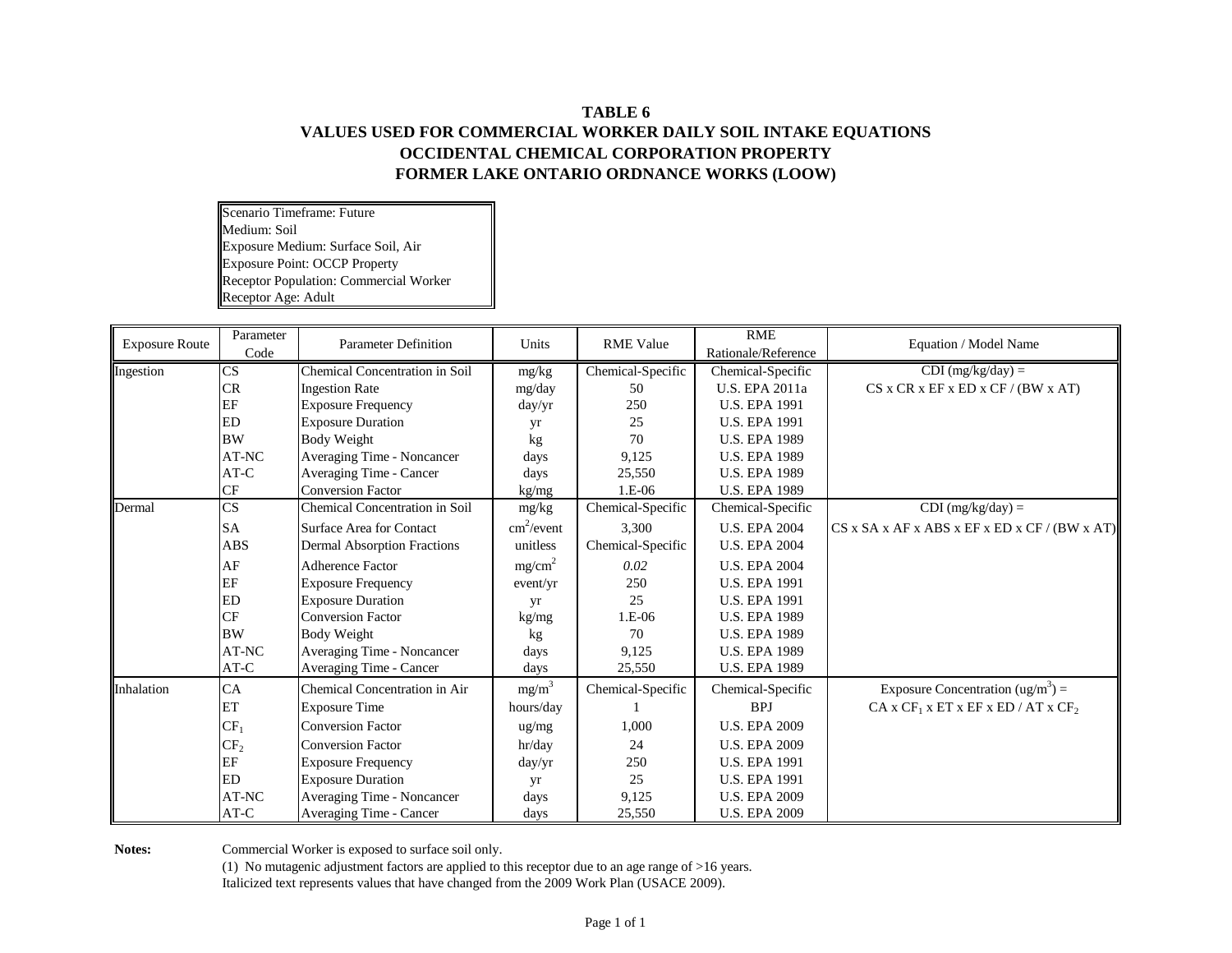# **TABLE 7 VALUES USED FOR CONSTRUCTION WORKER DAILY SOIL INTAKE EQUATIONS OCCIDENTAL CHEMICAL CORPORATION PROPERTY FORMER LAKE ONTARIO ORDNANCE WORKS (LOOW)**

Scenario Timeframe: Future Medium: Soil Exposure Medium: Total Soil, Air Exposure Point: OCCP Property Receptor Population: Construction Worker Receptor Age: Adult

| <b>Exposure Route</b> | Parameter<br>Code      | <b>Parameter Definition</b>           | Units                      | <b>RME Value</b>  | <b>RME</b><br>Rationale/Reference | Equation / Model Name                                      |  |
|-----------------------|------------------------|---------------------------------------|----------------------------|-------------------|-----------------------------------|------------------------------------------------------------|--|
| Ingestion             | $\overline{\text{CS}}$ | <b>Chemical Concentration in Soil</b> | mg/kg                      | Chemical-Specific | Chemical-Specific                 | $CDI$ (mg/kg/day) =                                        |  |
|                       | CR                     | <b>Ingestion Rate</b>                 | mg/day                     | 480               | <b>U.S. EPA 1991</b>              | CS x CR x EF x ED x CF / (BW x AT)                         |  |
|                       | EF                     | <b>Exposure Frequency</b>             | day/yr                     | 250               | <b>U.S. EPA 1991</b>              |                                                            |  |
|                       | <b>ED</b>              | <b>Exposure Duration</b>              | yr                         |                   | BPJ(1)                            |                                                            |  |
|                       | <b>BW</b>              | Body Weight                           | kg                         | 70                | <b>U.S. EPA 1989</b>              |                                                            |  |
|                       | AT-NC                  | Averaging Time - Noncancer            | days                       | 365               | <b>U.S. EPA 1989</b>              |                                                            |  |
|                       | AT-C                   | Averaging Time - Cancer               | days                       | 25,550            | <b>U.S. EPA 1989</b>              |                                                            |  |
|                       | CF                     | <b>Conversion Factor</b>              | kg/mg                      | 1.0E-06           | <b>U.S. EPA 1989</b>              |                                                            |  |
| Dermal                | $\overline{\text{CS}}$ | <b>Chemical Concentration in Soil</b> | mg/kg                      | Chemical-Specific | Chemical-Specific                 | $CDI$ (mg/kg/day) =                                        |  |
|                       | <b>SA</b>              | Surface Area for Contact              | $\text{cm}^2/\text{event}$ | 3.300             | U.S. EPA 2004 (2)                 | $CS$ x SA x AF x ABS x EF x ED x CF / (BW x AT)            |  |
|                       | ABS                    | <b>Dermal Absorption Fractions</b>    | unitless                   | Chemical-Specific | <b>U.S. EPA 2004</b>              |                                                            |  |
|                       | AF                     | <b>Adherence Factor</b>               | mg/cm <sup>2</sup>         | 0.2               | <b>U.S. EPA 2004</b>              |                                                            |  |
|                       | EF                     | <b>Exposure Frequency</b>             | event/yr                   | 250               | <b>U.S. EPA 1991</b>              |                                                            |  |
|                       | <b>ED</b>              | <b>Exposure Duration</b>              | yr                         |                   | BPJ(1)                            |                                                            |  |
|                       | <b>CF</b>              | <b>Conversion Factor</b>              | kg/mg                      | 1.0E-06           | <b>U.S. EPA 1989</b>              |                                                            |  |
|                       | <b>BW</b>              | Body Weight                           | kg                         | 70                | <b>U.S. EPA 1989</b>              |                                                            |  |
|                       | AT-NC                  | Averaging Time - Noncancer            | days                       | 365               | <b>U.S. EPA 1989</b>              |                                                            |  |
|                       | $AT-C$                 | Averaging Time - Cancer               | days                       | 25,550            | <b>U.S. EPA 1989</b>              |                                                            |  |
| Inhalation            | CA                     | Chemical Concentration in Air         | $mg/m^3$                   | Chemical-Specific | Chemical-Specific                 | Exposure Concentration $(ug/m^3)$ =                        |  |
|                       | ET                     | <b>Exposure Time</b>                  | hours/day                  | 8                 | <b>BPJ</b>                        | CA x CF <sub>1</sub> x ET x EF x ED / AT x CF <sub>2</sub> |  |
|                       | CF <sub>1</sub>        | <b>Conversion Factor</b>              | ug/mg                      | 1,000             | <b>U.S. EPA 2009</b>              |                                                            |  |
|                       | CF <sub>2</sub>        | <b>Conversion Factor</b>              | hr/day                     | 24                | <b>U.S. EPA 2009</b>              |                                                            |  |
|                       | EF                     | <b>Exposure Frequency</b>             | day/yr                     | 250               | <b>U.S. EPA 1991</b>              |                                                            |  |
|                       | <b>ED</b>              | <b>Exposure Duration</b>              | yr                         |                   | BPJ(1)                            |                                                            |  |
|                       | AT-NC                  | Averaging Time - Noncancer            | days                       | 365               | <b>U.S. EPA 2009</b>              |                                                            |  |
|                       | $AT-C$                 | Averaging Time - Cancer               | days                       | 25,550            | <b>U.S. EPA 2009</b>              |                                                            |  |

Notes: BPJ = Best Professional Judgement. No mutagenic adjustment factors are applied to this receptor due to an age range of >16 years.

(1) Construction events are assumed to extend for up to one year total in duration.

(2) Assumes only head, hands, and forearms are exposed